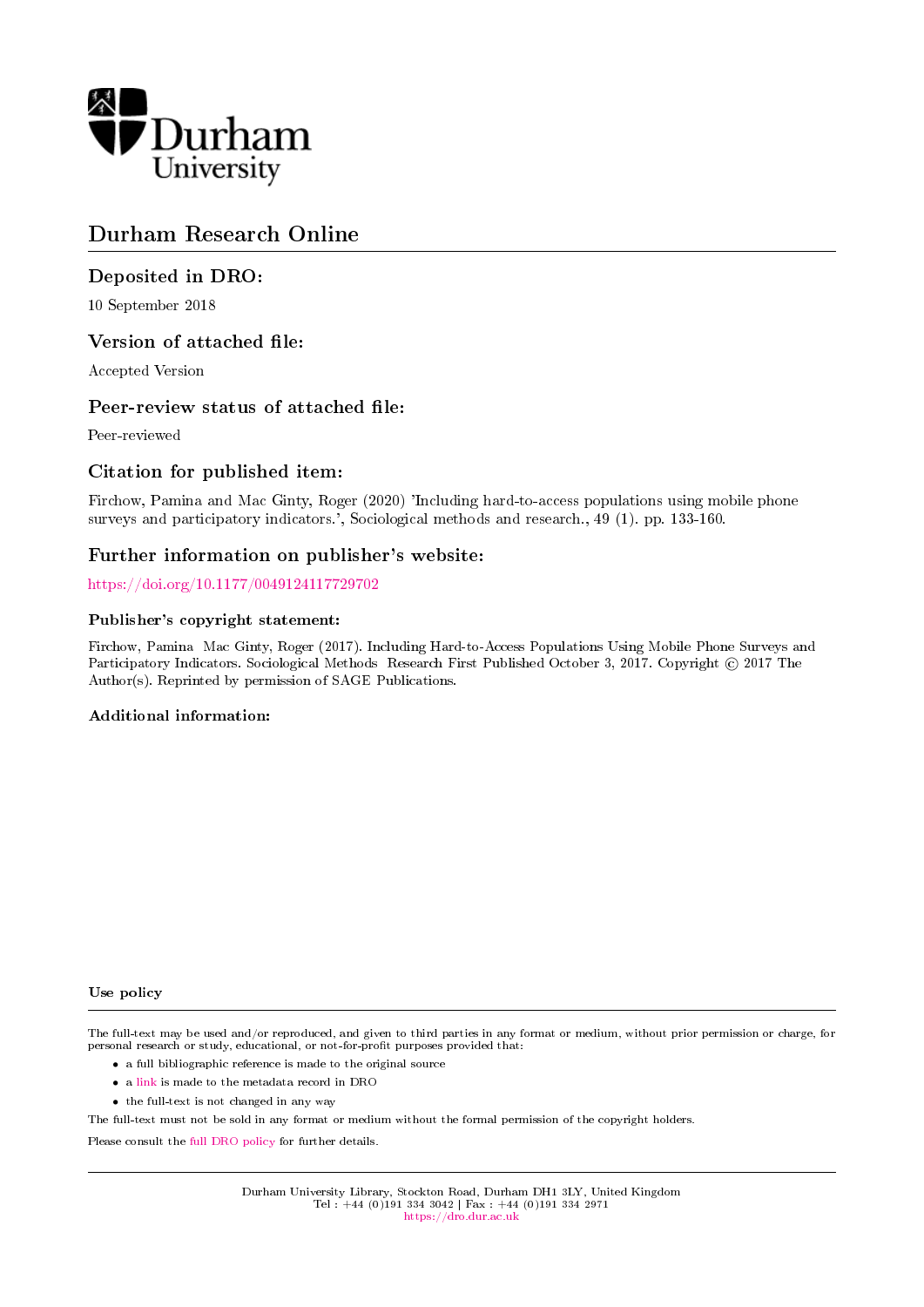# **Including hard to access populations using mobile phone surveys and participatory indicators**

#### **Abstract**

One of the main obstacles for survey researchers—especially those conducting surveys in difficult contexts such as post-conflict areas—is accessing respondents. In order to address this problem, this article draws on an on-going research project to reflect on the utility of mobile phones to connect with hard-to-access populations in conflict affected, low-income countries. It considers the strengths and weaknesses of a number of different mobile phone survey modes. The article goes a step further and discusses how (potential) survey respondents can be included in the survey design process thereby increasing the relevance of the research to them, and hopefully encouraging them to participate. We conclude by considering the issue of 'good enough' methodologies, or the need to balance methodological rigor with an understanding of the exigencies of sub-optimal research contexts.

#### **Keywords**

Surveys, Mobile Phones, Inclusion, Focus Groups, Indicators

#### **Introduction**

Survey methods allow researchers to examine broad patterns of experience across communities and allow for relative generalizability through random selection of respondents. However, one of the main obstacles for survey researchers—especially those conducting surveys in hard-to-access contexts—is accessing potential respondents. This article draws on an experimental research project in sub-Saharan Africa to consider how mobile phones can be used to reach hard-to-access populations as a tool for survey research. Our principal aim is to show how the experiences from our own research project (anonymized here for review purposes) may be instructive for other researchers, especially in the use of multiple survey methodologies. As well as drawing on innovations from the research project we seek to build on the emerging corpus on the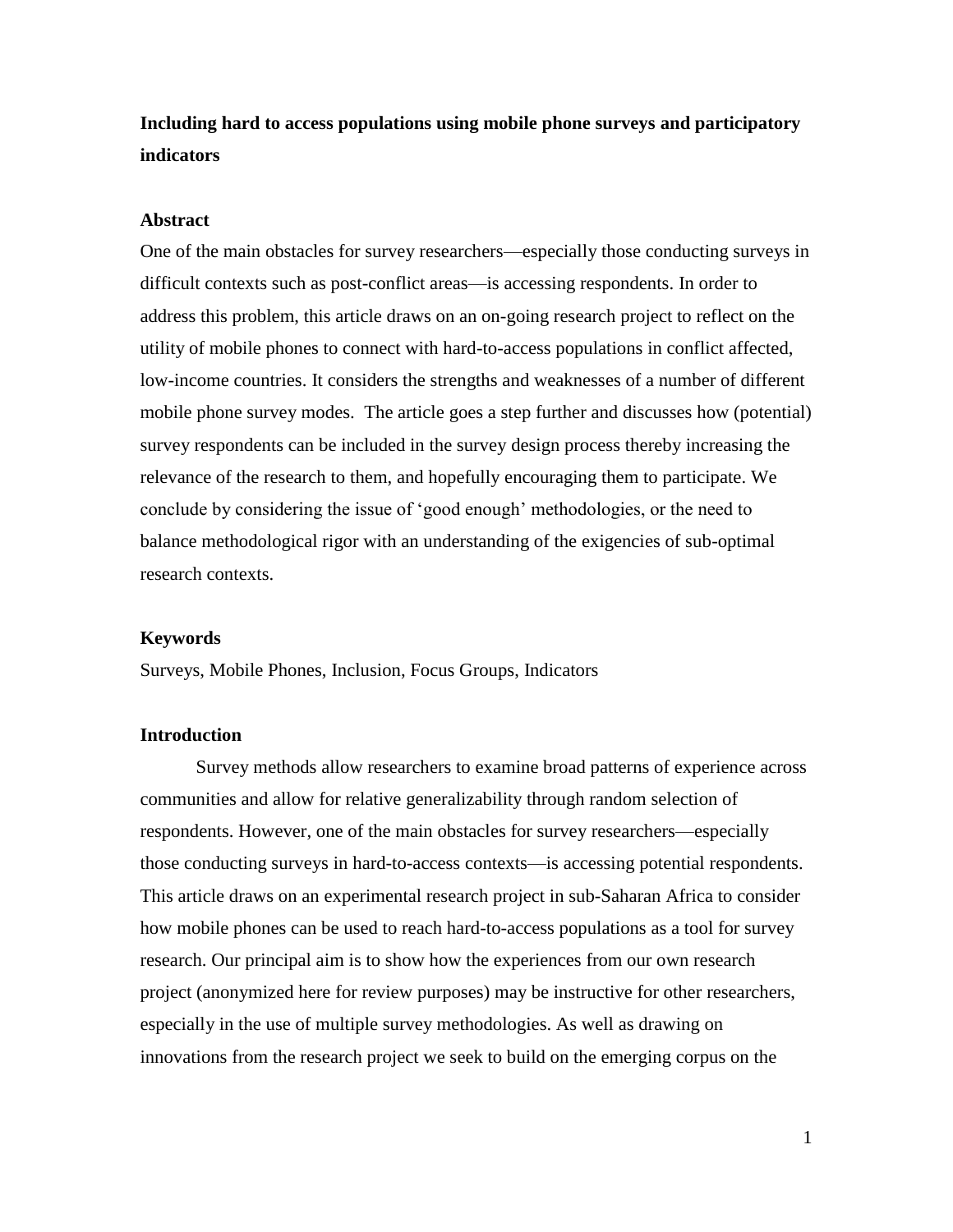utility of the mobile phones as a research tool (Sugie 2016; Stern et al 2015; Raento et al 2009).

The article has secondary aims such as discussing the possible tensions between the desire for 'authentic', inclusive and bottom-up methodological rigor and the demand for scientific rigor by parts of the social sciences. We consider if research can be true to the perspectives of the researched *and* the methodological demands of the social scientific community. Another secondary aim is to investigate how survey target groups can be included in the research process. That is, how can hard-to-reach groups, once found, be included in the survey design, thereby increasing the relevance of the research? As this was experimental research, we were hopeful that we might create a virtuous circle whereby community members might become convinced of the relevance of the research to their own lives (especially given that the indicators were sourced from the bottom-up) and therefore be motivated to participate in the research, and encourage their peers to do likewise.

Our project uses focus groups to find out peoples' perceptions of peace, safety and social change in specific localities in societies that have been affected by violent conflict and/or authoritarianism. Rather than a research team based in the global north developing a set of indicators and then taking these to 'the field', the research asks local people, through focus groups, to develop their own set of indicators and then applies these via a rolling survey. The research is designed and administered by local researchers and communities as a way of encouraging the identification of issues that are relevant to communities at the neighborhood or village level. The aim has been to pilot a civic epistemology that moves away from imposed research methodologies and addresses the barriers between the researched and the researchers, something that has been on the agenda for mixed methods scholars for several years now (Mertens 2007). Our research project is interested in local knowledge and perspectives, and is anxious not to impose terminology and narratives on communities, thus further stripping away their power and agency. A key problem, however, was how to access hard-to-reach populations for the survey segment of the research.

While the focus of our research project was on highly localized views of peace, safety and security in societies emerging from violent conflict, we posit that our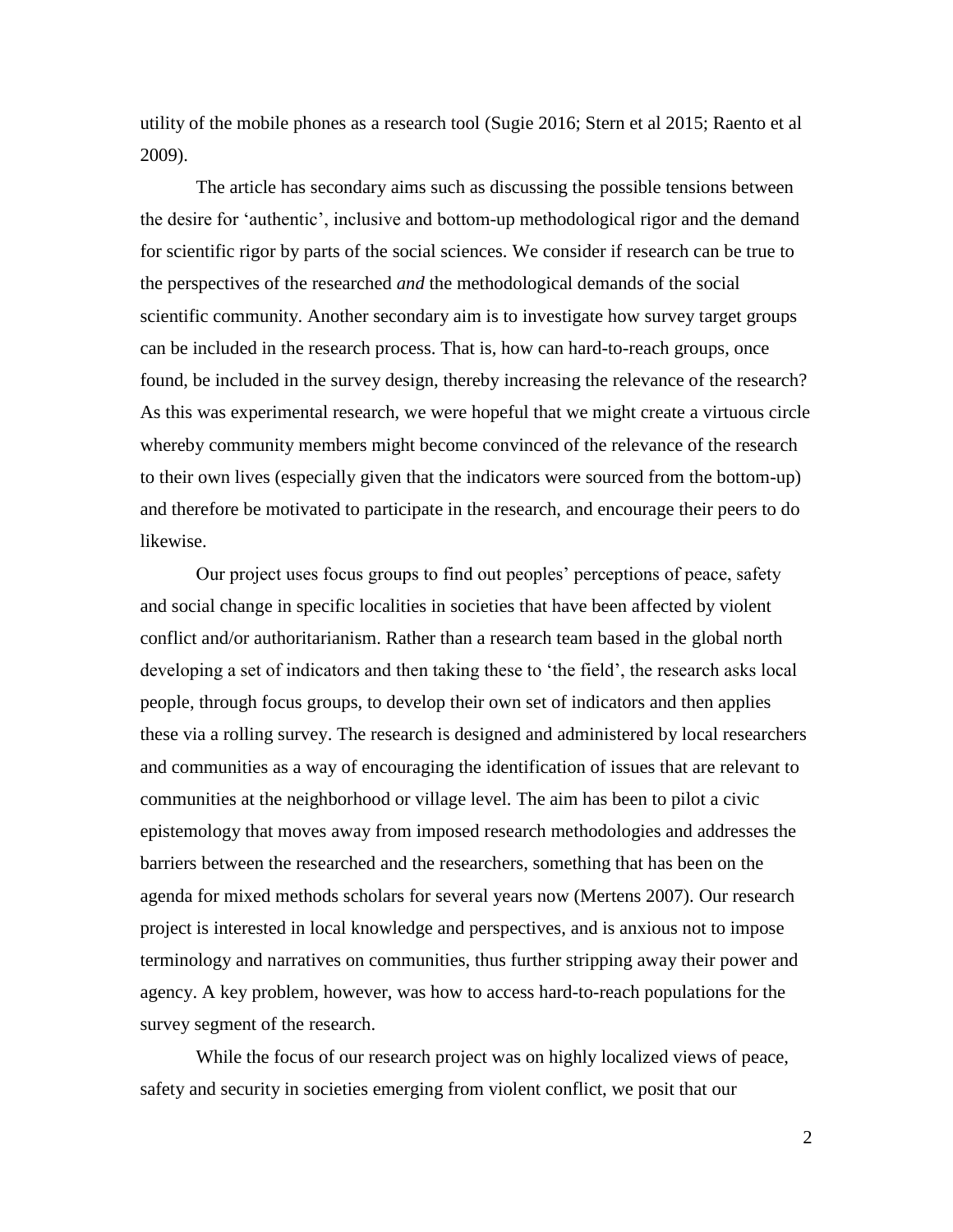discussion and experiences have relevance across the social sciences in relation to accessing hard-to-reach populations. Our approach was not without its problems, both ethical and practical, and it is hoped that these experiences can be instructive for future researchers deploying participatory action research in research involving hard-to-access populations.

In terms of structure, the article begins with an outline of our research project, with a particular focus on the challenges it faced in accessing target populations in conflict-affected areas. The article then discusses the use of mobile phone surveys and our attempts to use them to combine bottom-up research with social scientific strictures. Possible survey modes are discussed: Interactive Voice Response Surveys (IVR), Mobile phone handset surveys, Simple Voice Calls, Text Message Surveys and Mixed Mode Surveys. The third section goes on to discuss the possibility of including hard-to-access populations in the survey design thus addressing the aim to lessen the barriers between the researcher and the researched. The conclusion deals with the broader issue of the balance between faithfulness to methodological strictures, and the need to make compromises when operating in sub-optimal contexts for research. When faced with the judgment call of 'when are good enough methodologies enough?' we hope that our research methodology was able to meet both minimum scientific criteria and respect the sensitivities of the communities under research.

#### **Accessing hard to reach populations**

The XYZ project sought to pilot a methodology that would ascertain localized attitudes to peace, security and safety in communities affected by violent conflict. It aimed to capture local knowledge in changing contexts by community-sourcing (via focus groups) indicators of change. Once these peace, security and safety indicators had been identified and verified by the community (that is, not by the research team) the indicators were then turned into survey questions and taken to a wider sample of the same community using multiple survey modes (that is, those in the locality who had not participated in the focus groups). Using community generated indicators allowed us to develop more rigorous survey questionnaires, since these had immediate meaning and relevancy to survey respondents using vernacular familiar to their everyday lives. The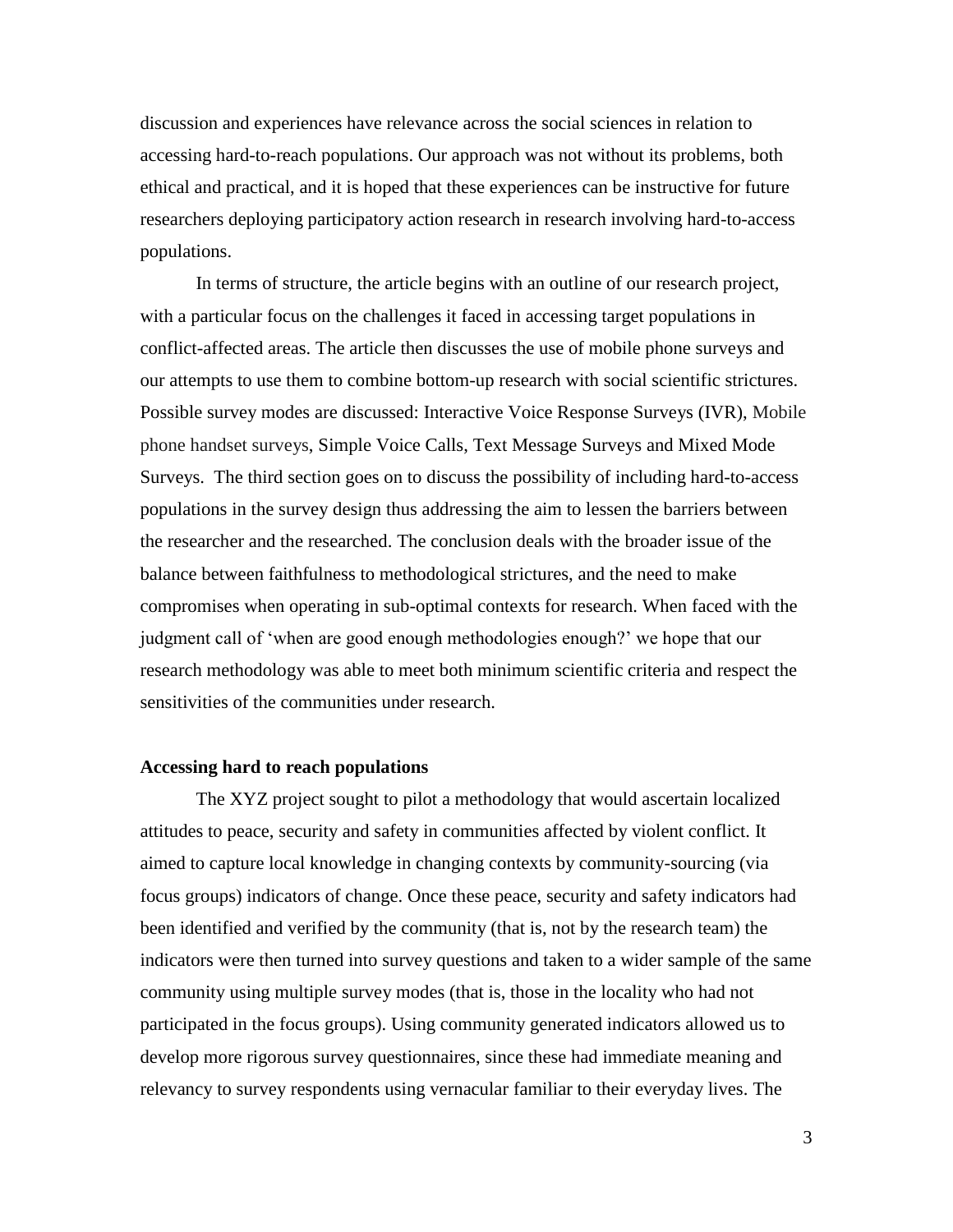community generation of indicators, and the wider epistemology that this reflects, also steered us towards adopting multiple survey modes. The project operated in three locations each in conflict-affected countries and was as interested in the research methodology as it was in research findings.

A key problem facing our research was how to access survey respondents in the post-conflict states of South Africa, Uganda and Zimbabwe. Given that the research was seeking bottom-up views of peace, safety and security the research was necessarily focused on sensitive matters. While South Africa, Uganda, and Zimbabwe may be formally termed as 'post-conflict', they each have characteristics that may make potential respondents reticent about participating in perception research. South Africa suffers from high levels of gang violence and crime, has seen major xenophobic and labor-related violence in recent years, and is dominated by a single political party. Uganda experienced a long-running insurgency by the Lord's Resistance Army with significant numbers of young people being abducted and thereafter experiencing reintegration problems. In recent years, the fall-out from the civil war in neighbouring South Sudan has brought large numbers of refugees into northern Uganda. The polity is well described by the term 'big man politics' – President Museveni has been in power for over 30 years. Zimbabwe also has centrifugal tendencies, with President Mugabe in power for 29 years, and his regime jealous to clamp down on alternative sources of power.

For understandable reasons potential survey respondents may wish to mask their true feeling from state surveillance, neighbors, criminal gangs, and groups in society who see a particular narrative as inviolable. In addition to political sensitivity and personal safety, there were geographical and logistical reasons that made some potential survey respondents difficult to access. The research project worked in three locations in each country, with some of those locations being rural and remote. Robert Chambers' (1997) observation of a main road bias in much field research still holds true due to the sheer inaccessibility of many locations to outside researchers.

There is now a substantial body of work, from a variety of disciplines, that has confronted the hard-to-access population issue. Heckathorn (2011), Kogan (2011) and others have recommended respondent-driven sampling or chain referral methods whereby respondents recommend a limited number of other potential respondents using a coupon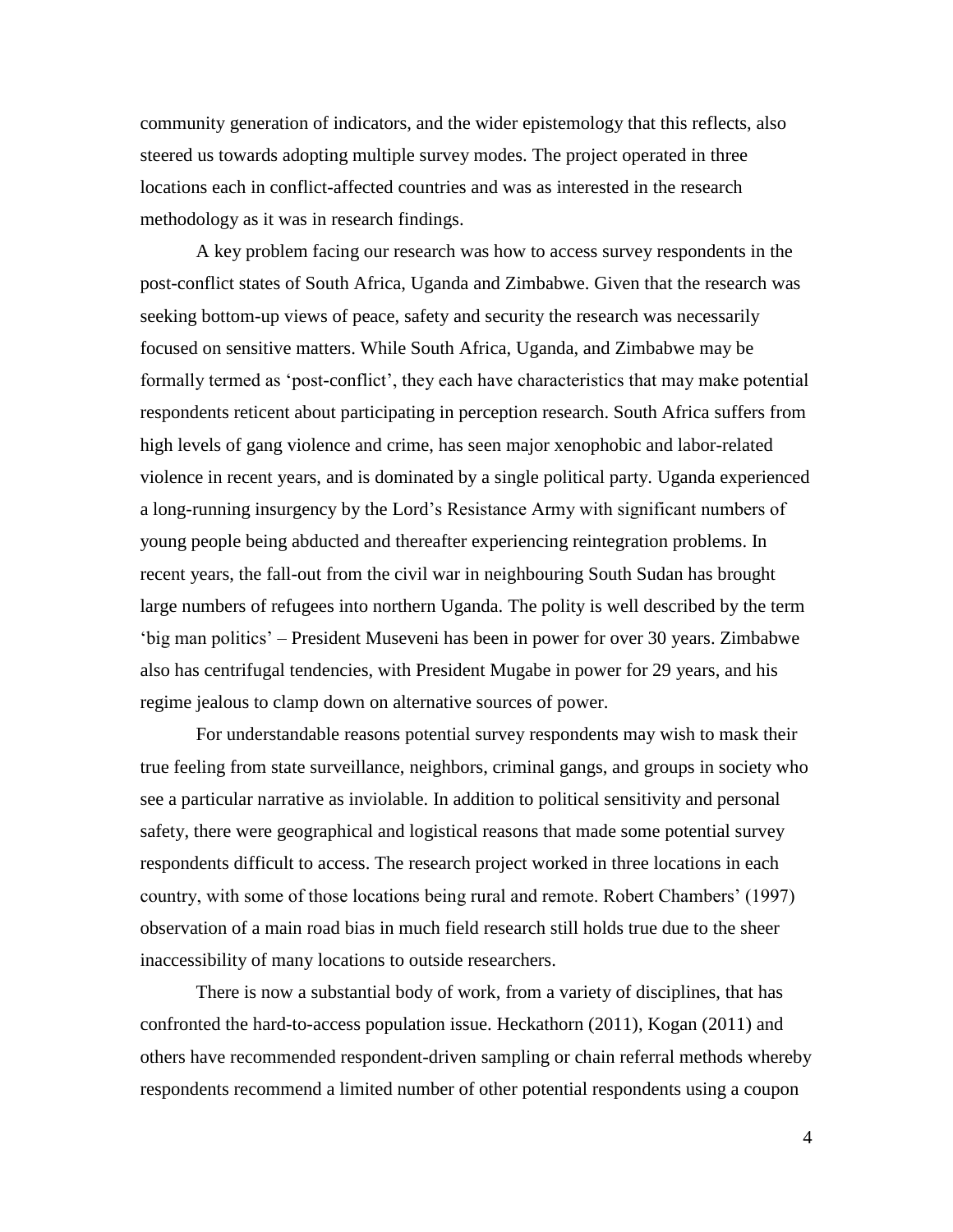system. For Gile and Handcock (2010: 286) respondent-driven sampling 'reduces the confidentiality concerns generally associated with sampling from stigmatized populations'. Ellard-Gray and colleagues (2015:8) recommend 'a combination of sampling strategies' as well as 'flexibility and creativity', while Huan et al (2015) stress the importance of anonymity. Monahan and Fisher (2015:721) note how the language that research projects use is often 'encoded with politics' and thus recommend nonstigmatizing language and, if possible, finding project advocates within the populations or organizations targeted by the research. Benoit and colleagues (2005: 266) also recommend close community-academic cooperation so as to develop reassurance among the researched. For Marpsat and Razafindratsina (2010:9) 'capture and recapture' is a suitable method of minimizing harm to both researchers and respondents. An important difference between our research and much of the research cited above was that we were not necessarily targeting a sub-section of society such as those possibly stigmatized because of addiction, illness or sexual behavior. Our research sought to find a cross section of society in a particular geographical location of a conflict-affected community, and so did not have to take additional measures to identify and secure the participation of a subgroup, nor provide a clinical setting for the research. The primary obstacle facing our research was geographical and logistical. Our research sample may have included people who were minorities or stigmatized for a variety of reasons, but these identities/conditions were not the primary aim for including them in the research. The reason these populations can be deemed 'hard-to-access', however, is primarily related to three factors: 1) their locations – some locations were difficult and expensive for the researchers to access because of uneven terrain, poor roads, and long distances from the centers where the researchers were based, 2) the political sensitivity of the survey questions and high levels of societal suspicion and distrust due to conflict and displacement and 3) the security risks involved in reaching them. There is general agreement that these three impediments are the primary difficulties for collecting microlevel data in conflict-affected societies (Van der Windt & Humphreys 2016).

Before progressing, we would stress that research techniques for reaching hard-toaccess populations should be placed within a wider set of methodological and epistemological concerns. In relation to our research, which can be most comfortably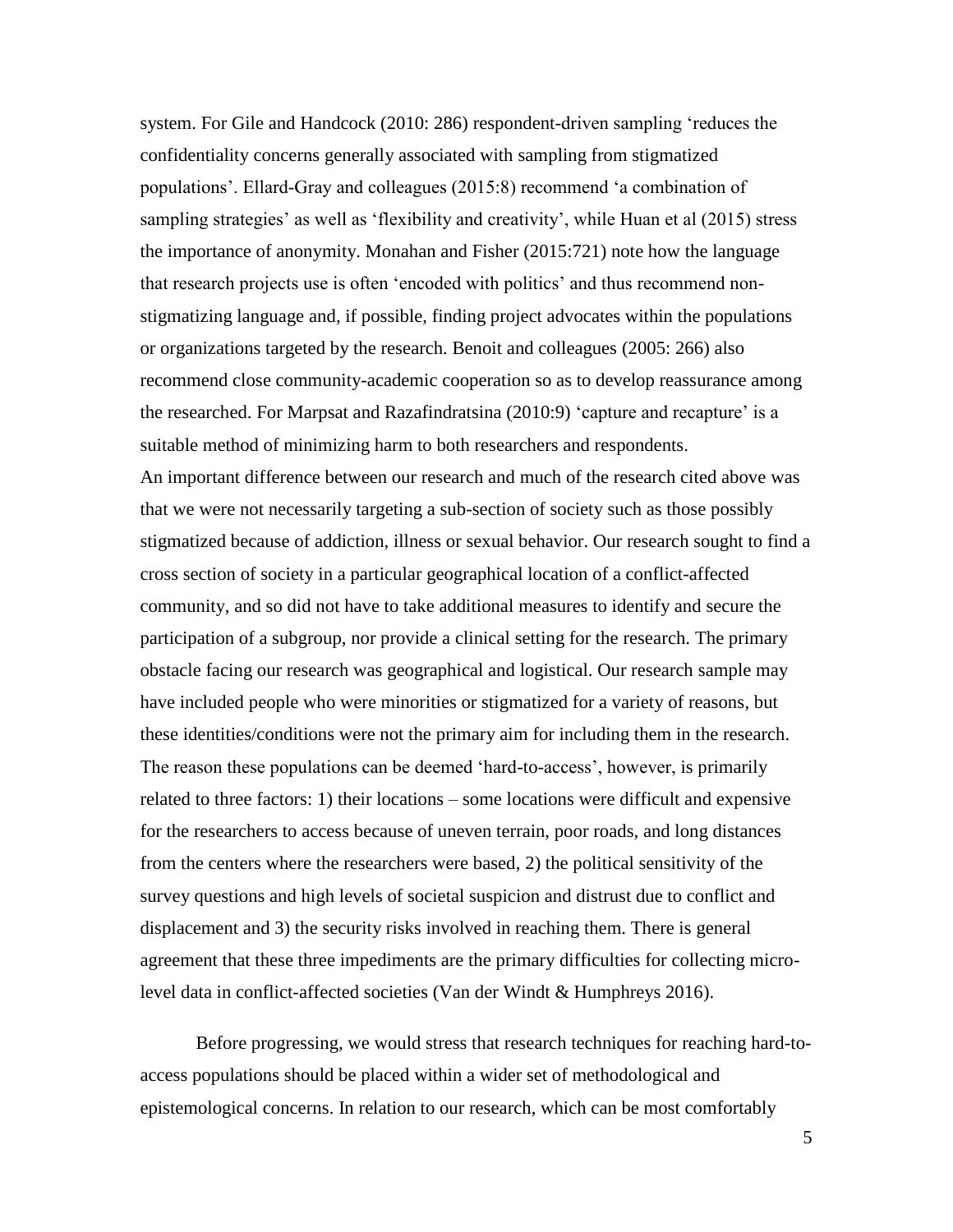categorized as peace and conflict studies, we are aware of trends in anthropology and sociology that promise to deliver more human-centered research (Mac Ginty and Richmond 2013; Brigg and Bleiker 2010; Sylvester 2010; Lie 2013; Brewer 2010). Our research project reflects a trend towards bottom-up forms of research that, it is hoped, may be able to access the apparently 'authentic' voice of communities under research (Millar 2014; Herring 2008). It is aware, however, of the pitfalls of 'romanticizing' all things local (Briggs 2005, Richmond 2009) and of the dangers of attempting to speak for the subaltern (Spivak 1988). Qualitative research on peace and conflict increasingly discusses the positionality of the researchers, and shows an awareness of the responsibilities that researchers hold to the researched (Sabaratnum 2013; Chabal 2012; Fischer 2007).

Quantitative methodologies are also prominent in Peace and Conflict Studies. The promise of scientific, objective, robust and replicable studies chimes with donor demands for greater specificity in reporting from recipients (de Coning and Romita 2009: 6-8). Quantitative approaches have been criticized for fetishizing methodological rigor (Cramer 2002; Pugh, Cooper and Turner 2001: 4-5). In this view, they become data harvesting and dataset interrogating projects that seem to have little connection with the topic under study.

Our project draws from both the qualitative and quantitative toolkit and so is in the tradition of interdisciplinary and mixed method research (King et al. 1994, Mahoney 2010: 139; Mertens 2007: 222). The project is aware of the possible advantages and pitfalls associated with Participatory Action Research related methodologies in conflictaffected societies. Many of these are connected with the partiality of respondents, their freedom and ability to express their opinion, and gatekeeping by those anxious to maintain a particular community or group narrative (Lundy and McGovern 2006; Pyrch 2007). We are also aware of the opportunities and challenges entailed by allowing others to participate in the research design process. As Robins (2010: 193) observes 'a participatory research design demands that the researcher yields some control of the research agenda, and indeed the research question, to the researched.'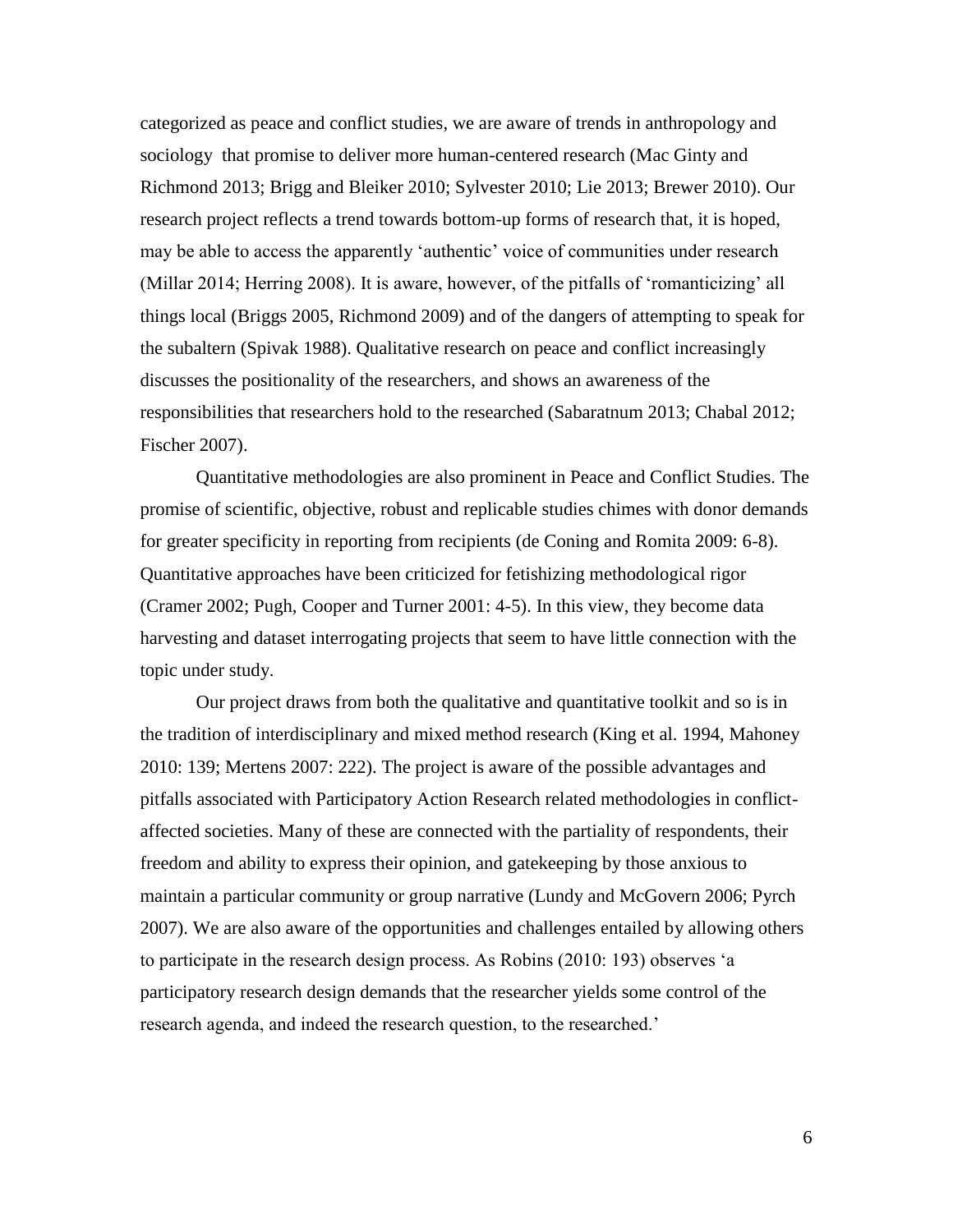Having given a brief overview of our research project, its interest in accessing hard-to-reach populations, and its wider epistemological worldview, our task is now to make a case for the utility of mobile phone surveys in reaching these populations.

### **Mobile phone surveys and hard to reach populations**

Just how viable is mobile phone survey research, especially in developing world contexts? As the number of mobile phone subscriptions approaches global population figures, the rate of mobile phone availability in Africa continues to grow. In 2013, sixtythree out of one hundred inhabitants of the African continent owned a mobile phone with an active subscription (ITU 2013). In South Africa in 2014, mobile phone ownership stood at 89 percent of the population – the same figure for the United States (although smartphone ownership in the US was much greater) (Pew Research Center 2015). Nigeria, Ghana and Kenya all had over 80 percent mobile phone ownership. Interestingly, age is not a predictor of phone ownership, with about the same percentage of under and over 35s owning a phone (Pew Research Center 2015). Mobile phone penetration reflects poor infrastructure and maintenance of, often state-owned, landline communication networks. The median of households with landlines across 23 Sub-Saharan countries was a mere 2 percent (Tortora 2014). People in these countries are using their mobile phones for traditional purposes such as text messages and phone calls, but also for making or receiving payments with mobile money applications (Pew Research 2014). Indeed, a common sight during the fieldwork for this project was roadside and storefront signs advertising 'mobile money' or the ability to send and receive funds via mobile phone transfers. A significant source of revenue in small villages where there is little electricity is offering to charge mobile phones with solar panels for a small fee.

The spread of mobile phones has allowed researchers interested in communitybased knowledge to see the potential of this technology for data collection in seemingly inaccessible areas. Given logistical and security concerns, conducting research using mobile phones provides an attractive alternative or complement to existing field-based surveys, interviews and ethnographic research methods, which may require extensive fieldwork. Previous mobile phone studies have been conducted across the continent in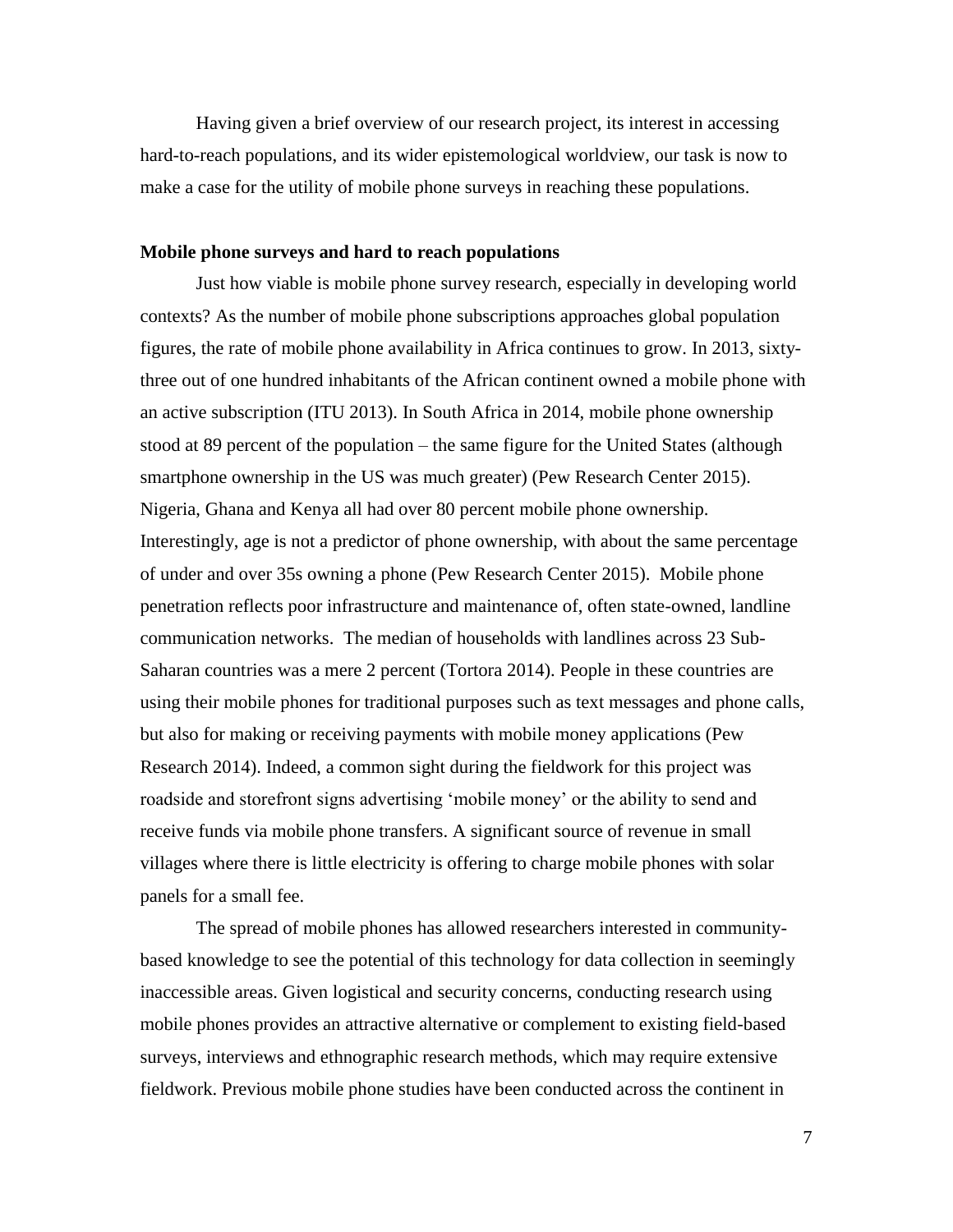South Sudan, Tanzania, South Africa, Uganda, Central African Republic, Liberia as well as in Latin America and Asia (Demombynes & Gubbins 2013, Dillon 2012, Tomlinson and Solomon 2009, peacebuildingdata.org). Private sector firms, such as Mobenzi, have developed mobile-based research platforms that have been extensively utilized in health and agricultural research in multiple African contexts. Importantly, they have also developed software to efficiently interrogate research results.

Having established the widespread availability of mobile phones, and the possibility of using them to access hard-to-reach populations, our next task was to consider how particular survey modes would work in particular circumstances. Our project is a longitudinal study, which gathers data to track changes in perceptions of security and peace over time. Therefore the same survey is repeated several times to be able to track whether or not people's perceptions of peace and safety in their communities has changed. As noted earlier, the indicators were created by the community members themselves through a series of focus groups. Crucial to our project was the notion that indicators would be bottom-up and community-produced. Our hope was that this would make the research relevant to community members (rather than imposed or remote) and that this might have an impact on participation levels – both in terms of focus group and survey participation.

Through partnerships with community-based organizations, we were able to access focus group participants who were reimbursed for their travel costs to the focus group locations. Their journeys were sometimes treacherous and long, involving significant time spent on boda-bodas (motorcycle taxis) or, in some contexts, danger. We sought to gather focus groups that were as representative as possible of the communities we were working in and therefore required participants from even the most remote or dangerous areas. These indicators were turned into a survey which was run in the community at large through mobile phone surveys. In order to do this, we integrated different survey modes depending on the particularity of each context. The contexts were variously urban and rural, subject to extensive or light peacebuilding interventions, and stable or prone to continuing instability, and each context had a bearing on how accessible potential respondents would be. The surveys were more difficult to administer in hard to access communities because of two reasons: first, we strived to be as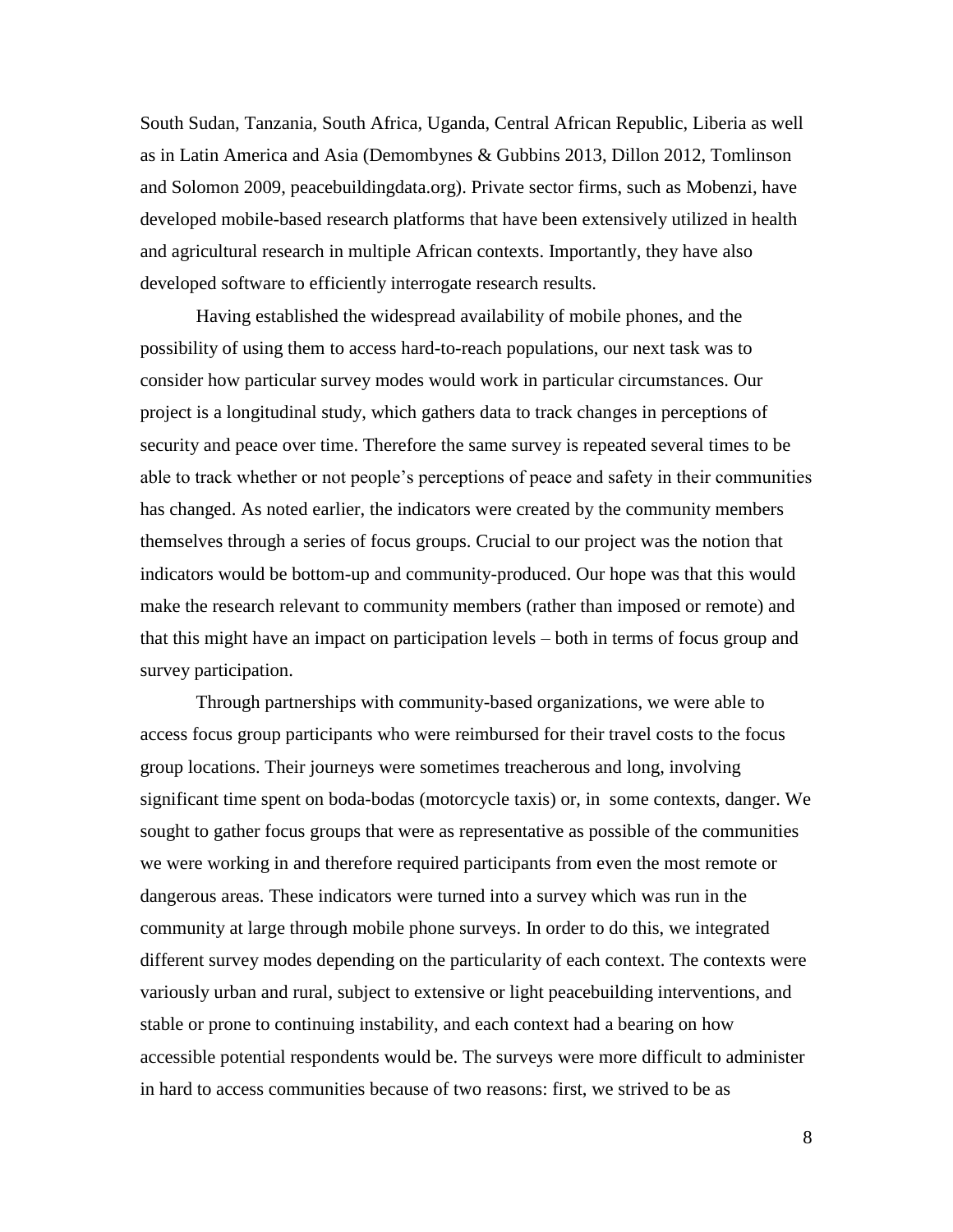representative as possible of the communities and therefore needed to cover as much ground as possible, which was often difficult due to rough terrain, long distances between households and mobile phone coverage. Secondly, surveys that work with representative samples must send enumerators into the field at least once to collect telephone numbers. Enumerators can be at risk, especially those who are not from the locality because community members do not know them. This makes surveys additionally difficult to conduct in hard to access localities. Telephonic interactive voice response (IVR) and simple voice call surveys were piloted in highly fragile environments where it was too dangerous to send enumerators or fieldworkers out into the community, Mobile phone handset surveys were conducted in areas where there was little mobile phone reception or penetration such as in the rural areas of Uganda. Some South African project locations experienced serious gang warfare when the survey was about to go into the field, and therefore we opted to have local volunteers randomly collect mobile phone numbers in their own neighborhoods in order to conduct simple voice call surveys. We determined that text message surveys were too dangerous to conduct in politically sensitive areas (for example, Zimbabwe) because we did not want respondents to be caught with potentially subversive information on their phones.

In each of the survey modes, the questions were generated by the communities through a series of focus groups and participatory action research methods. Survey participants in the communities were asked to answer questions on a 1-5 Likert Scale: 1. Never, 2. Rarely, 3. Sometimes, 4. Often or 5. Always. Wherever possible, all participants, regardless of survey mode, were provided with a printed Likert Scale card, which provided visual representation and local language translation of the possible answers. In the event that this was not possible, enumerators were trained to repeat the Likert scale answers after each question. A Likert Scale response was chosen because it provided the most detailed account of people's perceptions while still providing the researchers with a quantifiable response.

What follows is a brief summary of each of the survey modes and their strengths and weaknesses for accessing hard to reach communities. Based on our experience, the pros and cons of different mobile phone mediated survey modes are summarized in Table 1.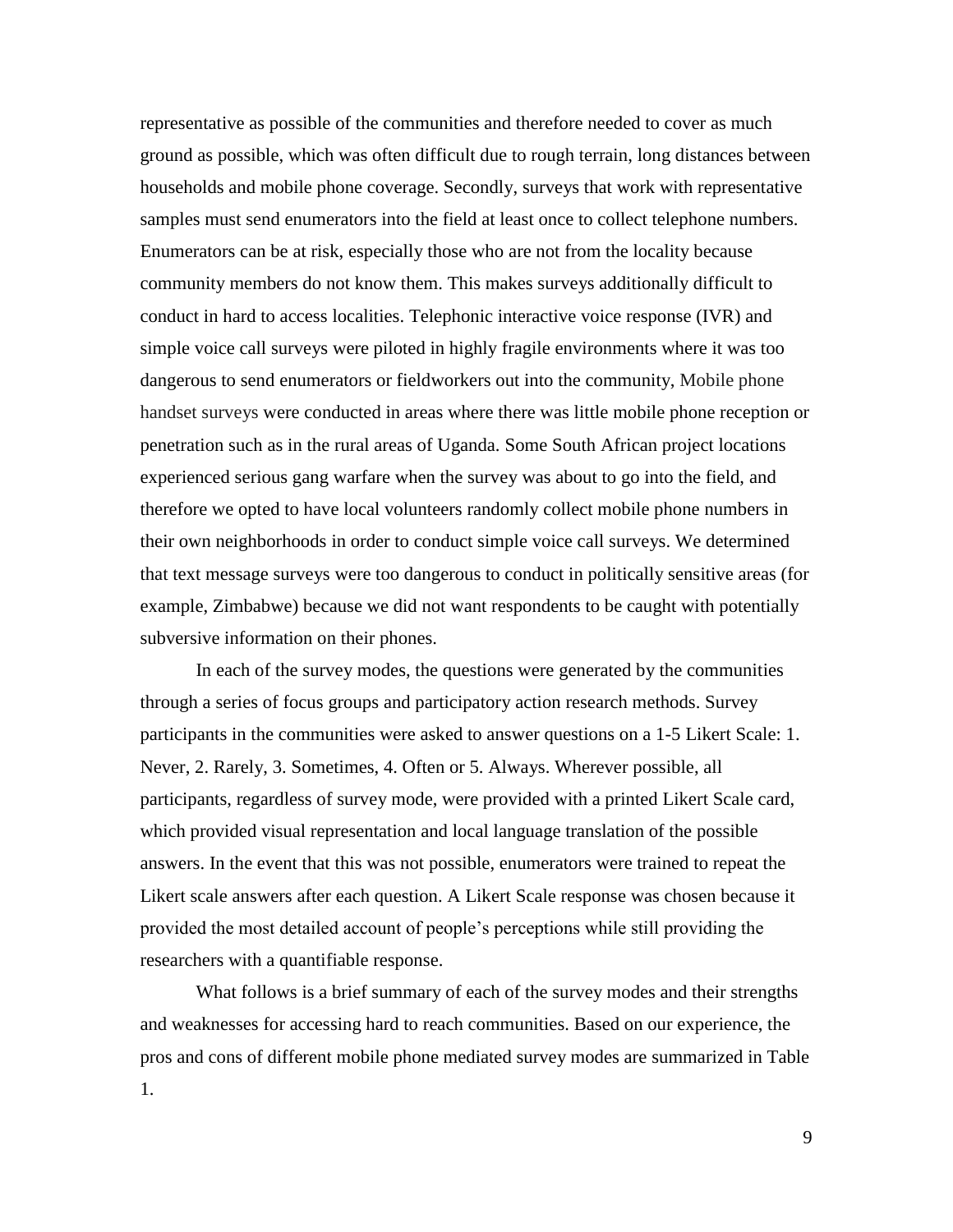#### **Table 1: Different types of Mobile Phone Data Collection**

#### *Interactive Voice Response Surveys (IVR) & Simple voice calls*

Our project made use of IVR surveys as a means to reach hard-to-access populations. IVR research calls for a straightforward recording that is easy to understand, which generally is best achieved by a human voice because it is recorded in a way to achieve a higher quality of conversation with the respondent than is true for a synthesized voice (Steiger & Conroy 2008: 290). Respondents subsequently answer questions by entering a number into their phone's dial pad. IVR is one of the survey methods of choice for participants who have difficulty reading and writing and can be very useful in areas where there are high rates of analphabetism. It provides consistent delivery of survey questions without any interviewer variability or unintended influence and may provide more honest reporting on sensitive items than surveys administered by a fieldworker or telephone operator. Survey researchers have recognized IVR's future potential as a survey tool in the developing world and in areas where smart phones are ubiquitous (Stern et al. 2014: 293). IVR offers the power and complexity of computerization combined with the privacy of self-administration and can be administered to populations who do not have easy access to expensive technology such as computers. Although IVR interviewing does not use live interviewers, it can still be subject to bias if the choice of voice somehow influences the response. IVR has been found to be an extremely efficient methodology for cross-cultural studies being conducted in multiple languages, since it is relatively inexpensive to translate and program a survey into additional languages. In addition, IVR is ideally used when the data desired are numeric or can easily be linked to a numeric code, such as "press 1 if yes, press 2 if no" (Steiger & Conroy 2008: 286-289).

Our project also used simple voice calls, which can be used instead of IVR surveys and require enumerators to call respondents and enter data remotely. One such study found that phone surveys were particularly useful and cost effective for projects with high frequency enumeration of a single set of respondents and those that require data at levels of aggregation above the household or individual, such as our study (Dillon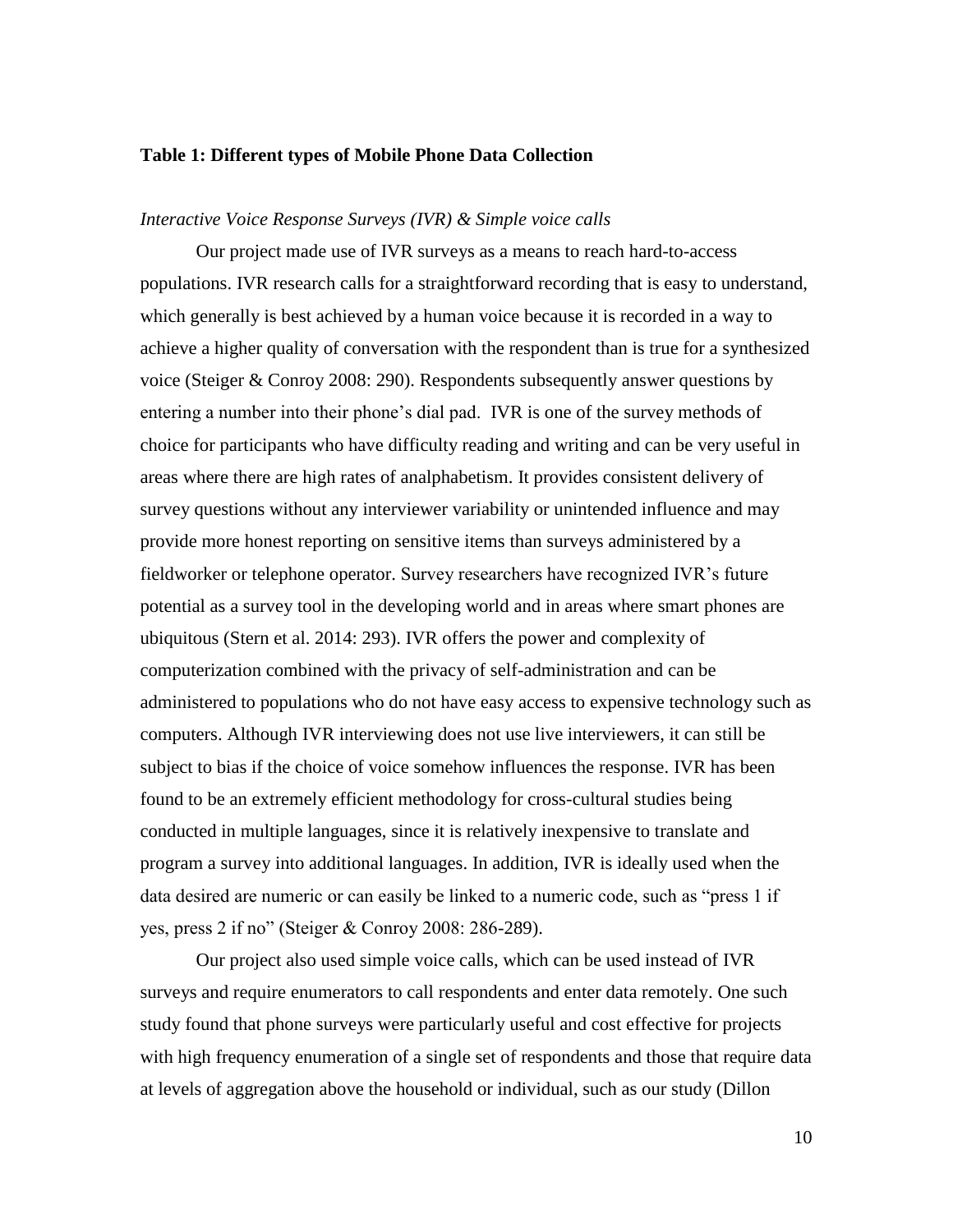2012). One technique is to have an operator call respondents and remind them of the survey and its elements and then forward participants to the recorded IVR survey. This allows operators to troubleshoot during the call and also clarify questions and remind participants of the purpose of the study. Another technique, and the one mainly used in this study, is to have operators call respondents directly and enter answers into a mobile phone handset survey or directly into a computer.

IVR and simple voice surveys are subject to so-called non-observational errors or survey errors that arise because part of the population failed to be measured due to inaccessibility to mobile phones to participate in the survey. Also, inconsistent network coverage creates sampling problems at the village selection stage and is most likely correlated with important characteristics, such as distance from major towns, road quality, water supply and average income (Dillon 2012). In addition, it has been found that aural mode respondents tend to give more extreme responses on the positive ends of the scale compared to visual mode respondents, even when controlling for demographics (Dillman et al 2009: 16). Unlike IVR surveys, simple voice calls are also plagued by many of the same issues as interviews. Respondents are more likely to give answers that are guided by the interviewer and they are also more likely to give socially desirable answers (Stern et al. 2014). However, they offer the advantages of having an enumerator be able to guide and encourage respondents to complete their surveys, as well as to call respondents back if the call is made at an inconvenient time. In addition, simple voice calls allow for more flexibility and a higher response rate than IVR surveys. They also ensure the safety of enumerators in highly violent or sensitive contexts since phone calls can be made from the safety of ones home or office.

Finally, in highly sensitive contexts where sending fieldworkers into the community in order to randomly collect phone numbers can be life threatening, IVR survey respondents can be contacted and trained through snowball sampling or a community meeting in order to collect cell phone numbers if randomization is not necessary. The lack of randomization can be remedied in some instances by using community members to collect mobile phone numbers randomly in their own neighborhoods and following up with IVR or simple voice calls. In this study, participants in one IVR survey were recruited through a community meeting in their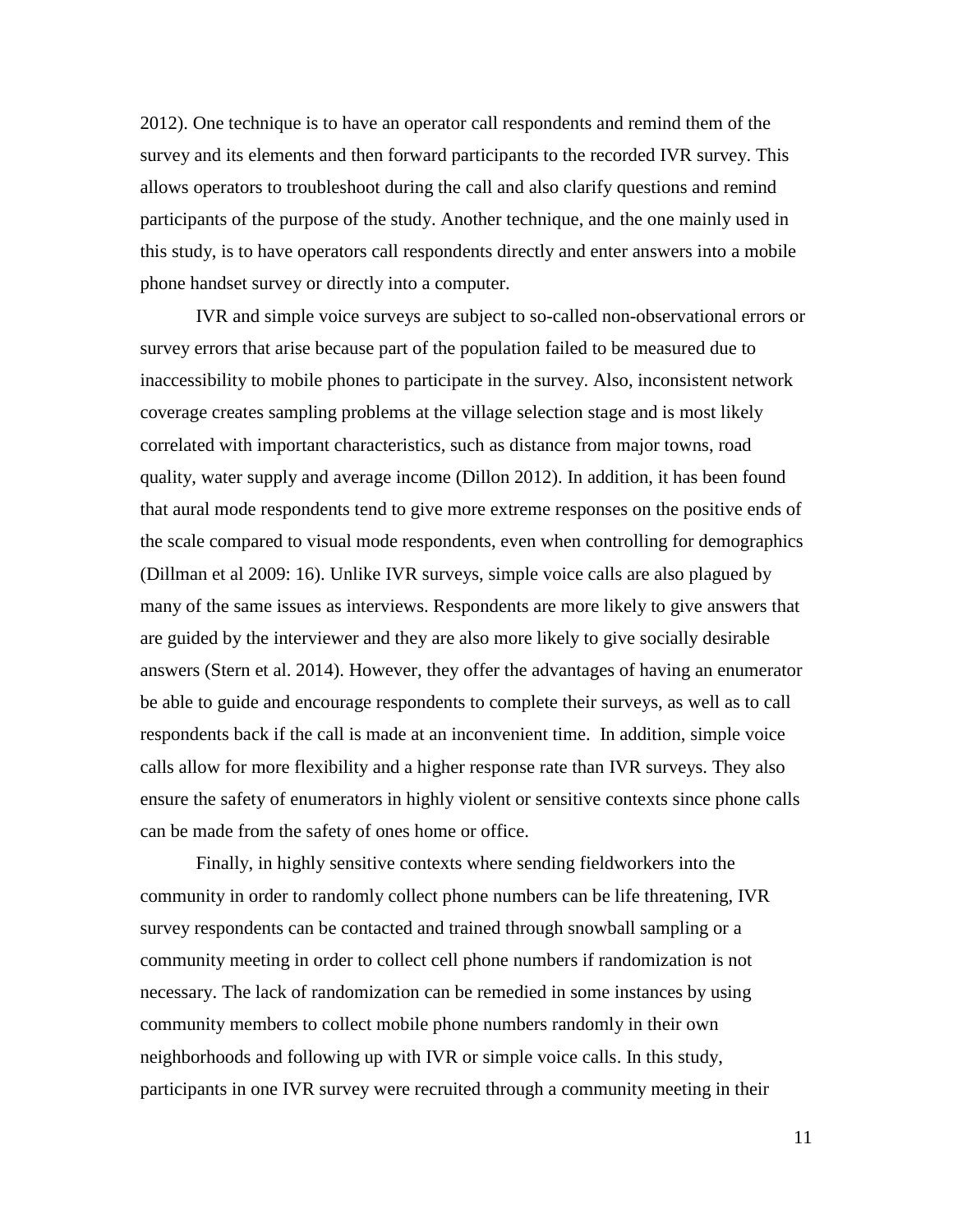locality. During this meeting their mobile phone numbers were collected along with demographic details. At this time, participants were provided with instructions on how to use the IVR system, as well as a basic training on the Likert scale and an explanation of our project. Following this training, participants were called in the morning on a predetermined date and first-time non-respondents were called again that afternoon. Respondents were introduced to the survey and the instructions were explained:

Welcome to the (anonymized here for peer review purposes). Press 1 for English. Druk 2 vir Afrikaans. Press 0 to repeat this message. (If pressed 1) This survey contains 13 questions and will require 5-10 minutes to complete. After each question, please select a response that matches your everyday experience in Atlantis. Press 1 to continue. Press 0 to repeat this message.

However, rates of attrition and periodic non-response could still be associated with the absence of face-to-face survey enumerators. Both simple voice calls and IVR surveys encounter challenges of low response rates (Stern 2014; Raento et al 2009), but these can be mitigated by offering survey respondents with completed surveys incentives in the form of mobile phone credit. We found this was particularly important for the IVR surveys where no enumerator is available to return calls and incentivize people to finish surveys. After confirming that respondents continued to reside in the area studied, we credited survey participants with mobile phone credit in our first round of an IVR pilot in South Africa and received a 30% response rate.

Participants were given incentives to complete the survey in the form of airtime credit: (If pressed 1) If you complete this survey, your cell phone account will be credited with 20 rand of airtime by the end of the week. If for whatever reason you are unable to complete the survey during this call, you will be called one more time later today. If you have any further questions, please SMS K at xxx or call xxx. Press 1 to continue. Press 0 to repeat this message.

In our experience, IVR brought advantages for accessing hard-to-reach populations. These were suitability in areas with low levels of literacy and low income areas, confidentiality of responses, and cost effectiveness. However, response rates were low, especially over time in the second or third iterations of longitudinal surveys. Simple voice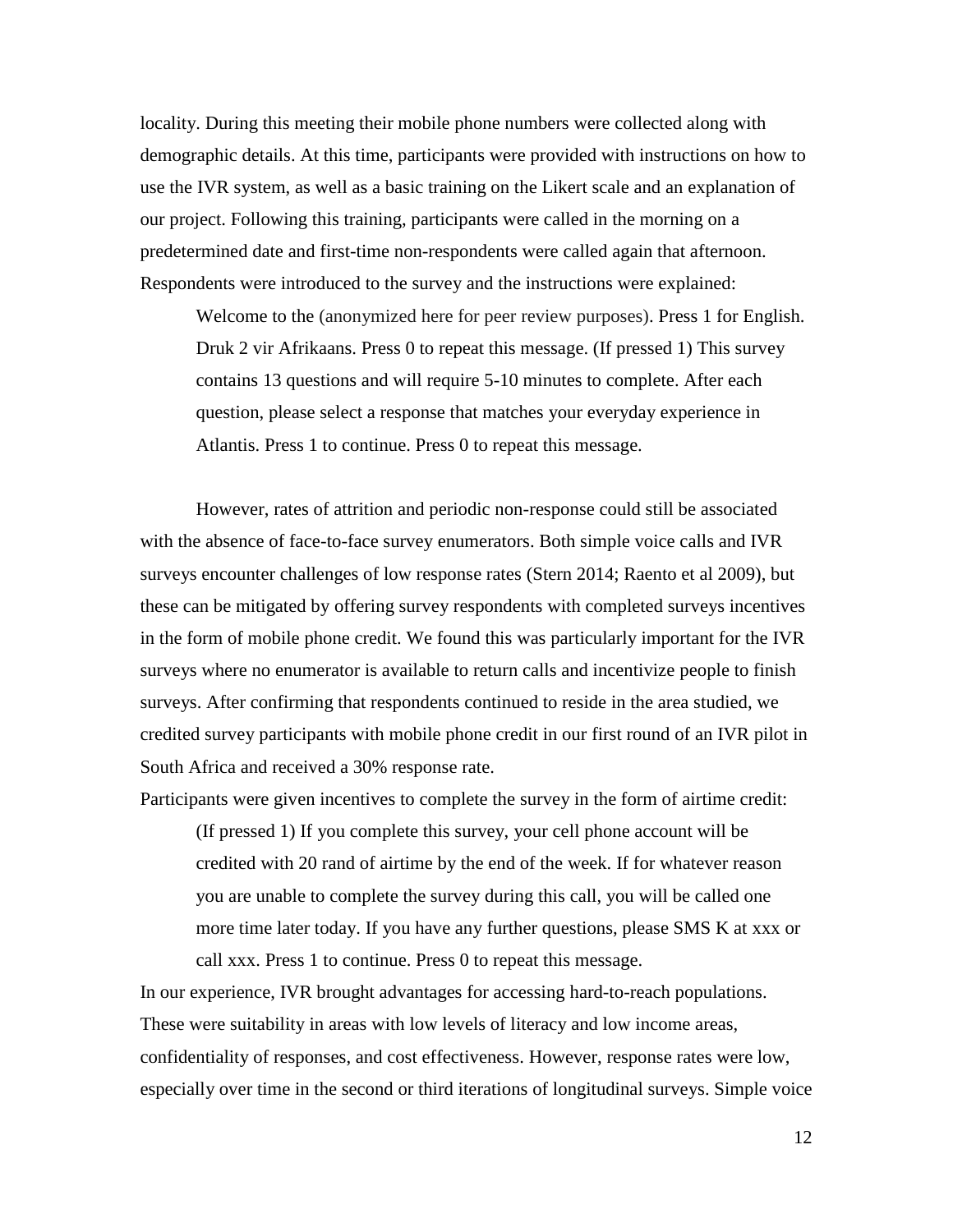calls were particularly advantageous in terms of suitability for areas with low incomes and literacy, but also had lower response rates than handset surveys.

#### *Mobile phone handset surveys*

The use of mobile phone handsets as a data collection tool has been found to be an effective tool for data collection preferable to a paper-based approach and has been used primarily in large-scale public health and agricultural studies in low-income countries (Tomlinson and Solomon et al, 2009; Demombynes, Gubbins and Romeo, 2013). This relatively new data collection process, also known as Mobile phone–assisted personal interviewing (MPAPI) (van Heerden et al 2014), offers advantages over paperbased surveys by ensuring less margin of error in data entry (due to paper survey loss, destruction or enumerator error), automatic uploading and real-time data analysis, random selection of respondents through a random operator, GPS and photo integration into surveys, encrypted access to a web-based interface provides data security and respondent confidentiality and multi-lingual survey options (versus carrying multiple paper surveys to remote locations). Disadvantages can be associated with the risk of the enumerator carrying an item of relative value in areas with high rates of crime, battery life issues, the need to connect to network in order to update surveys.

Various companies offer applications that can be downloaded to mobile phones or tablets and open source applications are now available. <sup>1</sup> These applications offer researchers the possibility to upload a survey, which is distributed to multiple handsets and can be amended in real-time, depending on need, by pressing a button. Fieldworkers use mobile phones to administer the surveys in the field and once submitted, the data is sent directly to the computer interface and can be accessed by the researcher. Mobile phone handset surveys are also appropriate for contexts with little mobile phone reception or access to mobile phones, since they allow for data storage and automatically upload surveys when linked to a network. They allow for respondents to be randomly selected and for fieldworkers to collect data via face-to-face interviews. In our surveys, the mobile application surveys had the highest response rates of all the mobile phone survey modes

 $\overline{a}$ 

<sup>1</sup> http://opendatakit.org/ or http://www.kobotoolbox.org/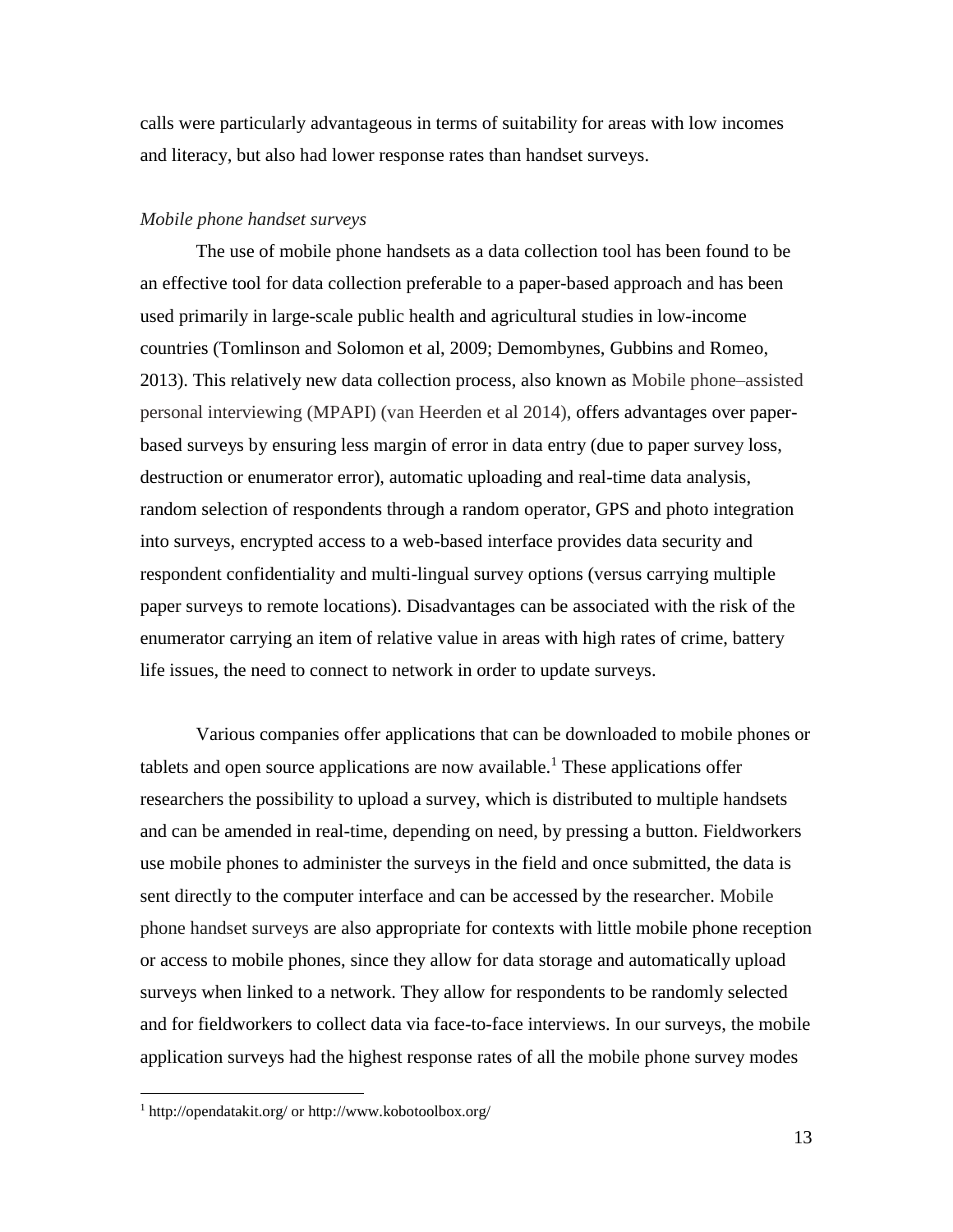we piloted. However, simple voice call and IVR surveys may be more amenable to panel surveys where the same people must be contacted at different intervals over time. The challenge for mobile application surveys can be daunting to return to the same people in villages and homes that are often not marked and which may be populated by multiple family members. This can be reconciled by using the GPS feature on the phone as well as recording names and location descriptions or by contacting respondents before returning to the village and agreeing to meet again at a predetermined location and time. Van Heerden et al. (2014) found that the advantages of a particular survey mode depends on the context in which the survey is being undertaken. Handset surveys may be more amenable to large, complex studies lasting several years across multiple sites with poor infrastructure (such as this one), whereas paper surveys may be more useful when startup time is limited.

### *Text Message Surveys*

Text message surveys can be administered in either a free-form format or with a set text-input guide that requires a certain sequence of information to be entered into the survey response. The latter is restrictive in that it requires substantial training and also makes changes to questions on an ongoing basis difficult. In addition, text message surveys have been found to have a lower response rate than face-to-face surveys, although they are more cost effective particularly in longitudinal studies (Lei and Wang 2013). However, they have been found to be effective in increasing the response rate of other mobile phone survey modes when a text message was sent in advance in order to inform respondents that a survey will be administered shortly (Steeh et al 2007).

Text messages are also widely used in crowdsourcing and crowdseeding surveys (Van der Windt & Humphreys 2016). The crowdsourcing approach was pioneered by Ushahidi, which gathered and stored data collected by SMS on a central platform and then visualized it on a map for monitoring purposes. Another Uganda based crowdsourcing approach is U Report. This UNICEF funded project is being conducted in Uganda by sending out weekly texts to U-reporters across Uganda. A group of nine partner organizations meet regularly to determine which issues to discuss with Uganda's youth, who make up the majority of U-reporters. Topics have included female genital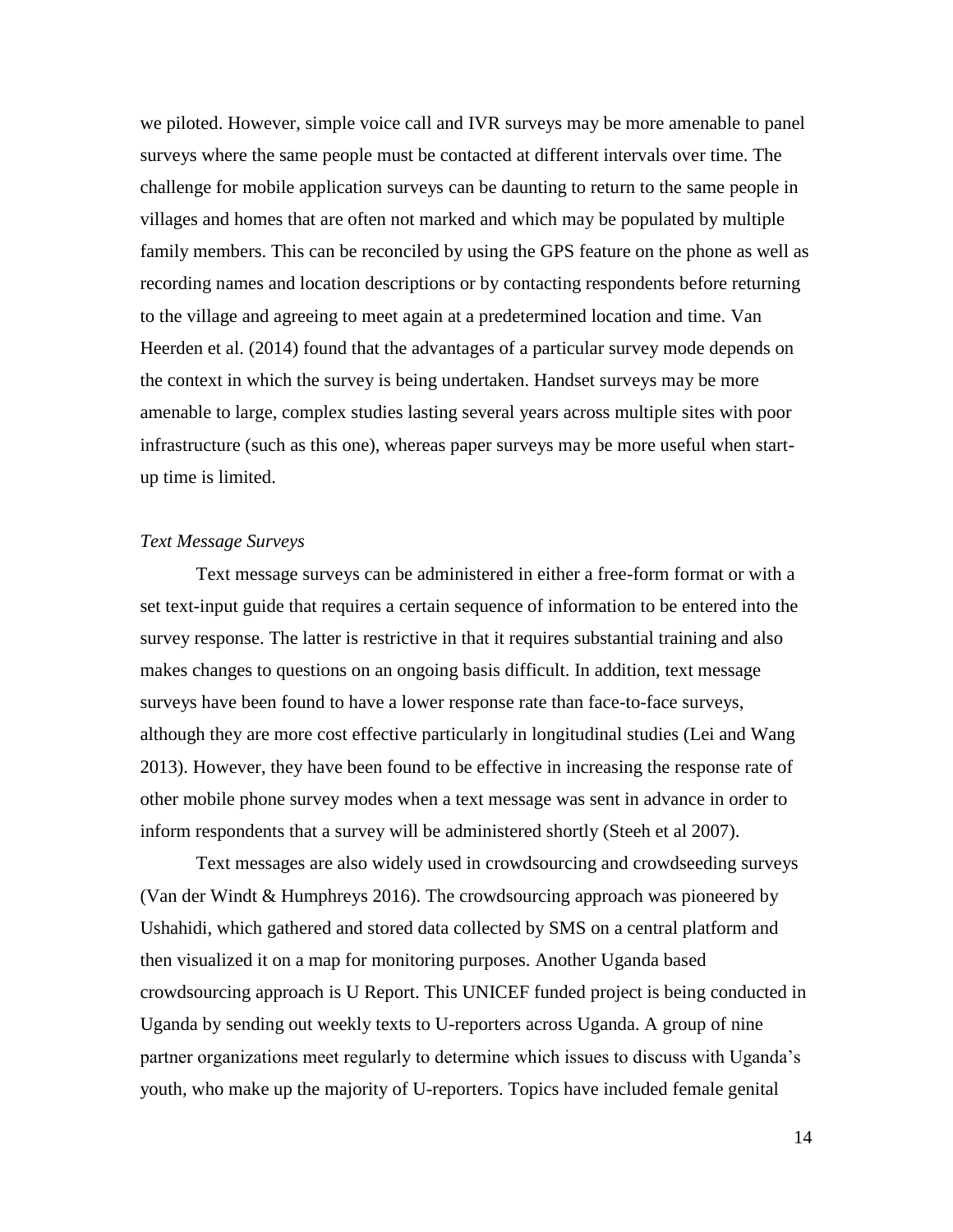mutilation (FGM), outbreaks of disease, safe water, early marriage, education, health and inflation. Once a topic is decided, UNICEF sends a question via SMS text to U-reporters, who can respond either with a simple menu-based reply or with personal messages. Text messages are free to receive and respond to and U Report has been instrumental in addressing the recent outbreak of a mysterious epilepsy-related illness known as 'nodding disease', which mainly affects children under age 15.<sup>2</sup> UNICEF has found that this system has been an effective way of tapping into local communities: "U-report offers a cost-effective, easy-to-implement means of assuring accountability by tapping community knowledge to learn the local and personal impact of policy and development schemes, health interventions and outbreaks."<sup>3</sup> Crowdseeding approaches, where respondents are pre-identified and provided with mobile phones and training, also tend to use text messages as a data collection tool. One such recent study by Van der Windt and Humphreys (2016) uses a crowdseeding system to collect information from villagers texting information to a research platform in South Kivu, Eastern DRC. Through their project Voix de Kivus, they were able to study the micro-level dynamics of conflict and the effects of development aid on conflict.

## *Mixed Mode Surveys*

A combination of modes in one single survey has been found to help overcome some of the individual mode limitations (Stern et al. 2014). This study has found that a mixed mode approach to surveys is most beneficial wherever possible in longitudinal studies with high frequency enumeration of a single set of respondents in low-income settings. The option of mixed mode surveys also allows for a more accurate sample of the greater community and mixed mode surveys, in which people are surveyed using a mixture of different kinds of methods, has been found to reduce nonresponse error and increase response rates (Dillman et al. 2009: 1).

Where appropriate, our project uses a combination of simple voice calls and mobile application to collect survey data over time. These allow for the random selection of respondents, but also ensure that the same people will be contacted in future surveys.

 $\overline{a}$ 

<sup>&</sup>lt;sup>2</sup> http://www.ureport.ug/

<sup>&</sup>lt;sup>3</sup> http://www.unicef.org/infobycountry/uganda\_62001.html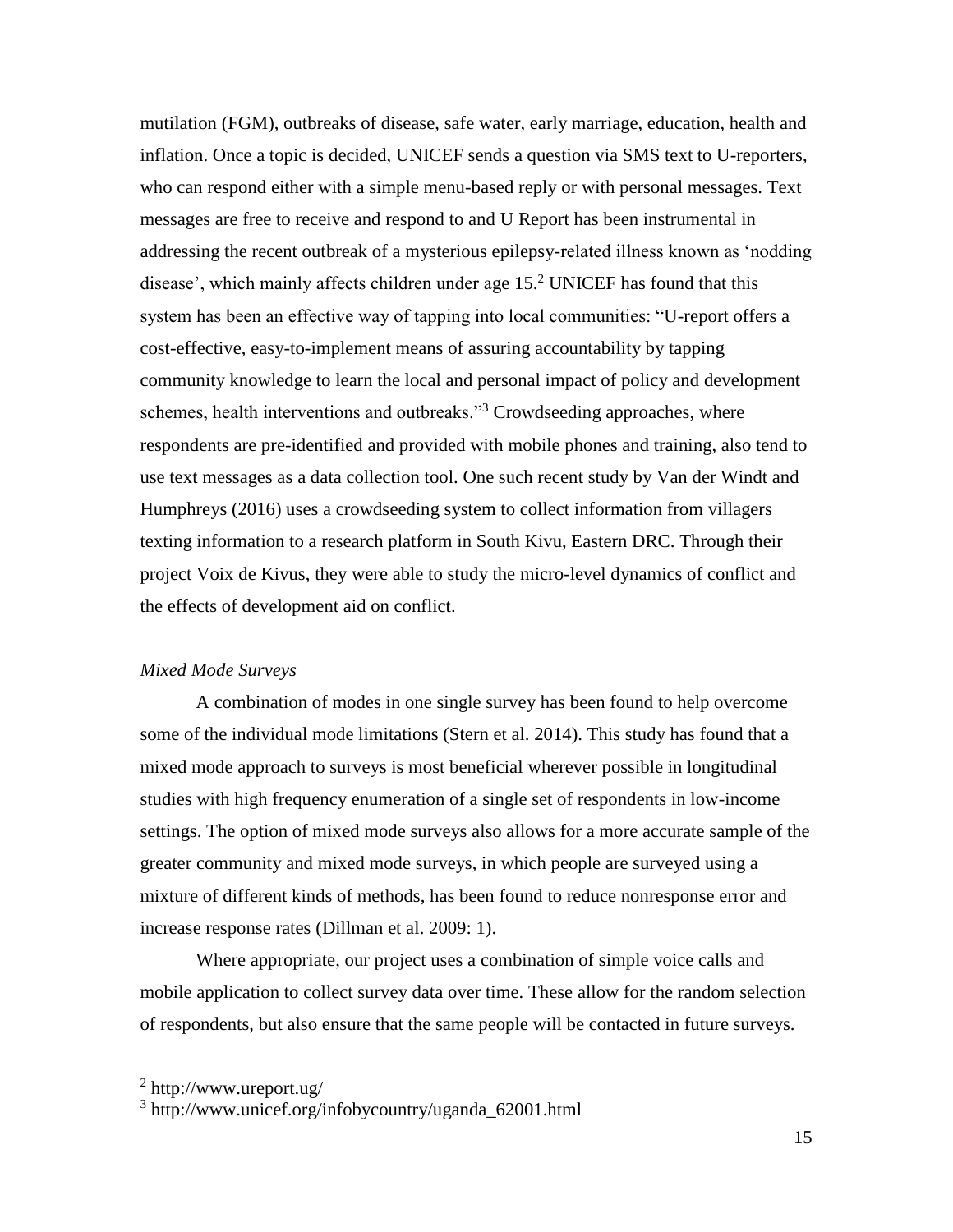In this case the same respondents are surveyed at different time points using different modes. This is practically very efficient in a longitudinal study because it allows for random selection of respondents, but assures that the same respondents can be contacted on the second and third rounds of the survey administration.

One of the main benefits of using a mixed mode approach was that we were able to assure random sampling of respondents while still maintaining a cost-effective longitudinal survey. Random sampling was done according to context and resources available and was used in all the pilot projects except for Atlantis (a town 40km to the north of Cape Town) where we piloted the IVR surveys, which were snowball sampled. In Uganda, we randomly selected the areas we would visit by writing down the names of the areas of each village and then randomly selecting them out of a hat. In South Africa, we used Google Earth snapshots of the community and then randomly selected areas by separating out public housing apartment blocks. For both the IVR and simple voice call surveys, respondents were first asked if they exclusively used the phones that we called. We collected phone numbers only of respondents who owned their own phones or used the phone of an immediate family member. On the next iteration of the survey, they were asked if they had responded to the first survey. In the cases where survey respondents were different, we provided them with the opportunity to find the original respondent or to do the survey themselves, in which case all demographic details were collected.

Drawbacks to mixed mode surveys are related to the possibility that survey mode may have an effect on the data that are collected. In other words, different modes may have different effects on the question and answer process and therefore lead to different answers to the survey questions. However, although these are recognized as important methodological issues, mode effects have been found to be small in well-conducted surveys (de Leeuw and Hox 2008). Yet, mixed mode data collection does present questions of data integrity, which can be seen as problematic for those who perceive mixed-mode approaches as having negative consequences for data collection. In cases where research is being conducted in conflict sensitive environments, it is sometimes necessary and preferable to employ a mixed mode design and important to remain flexible. Therefore, the benefits and drawbacks must be weighed in order to determine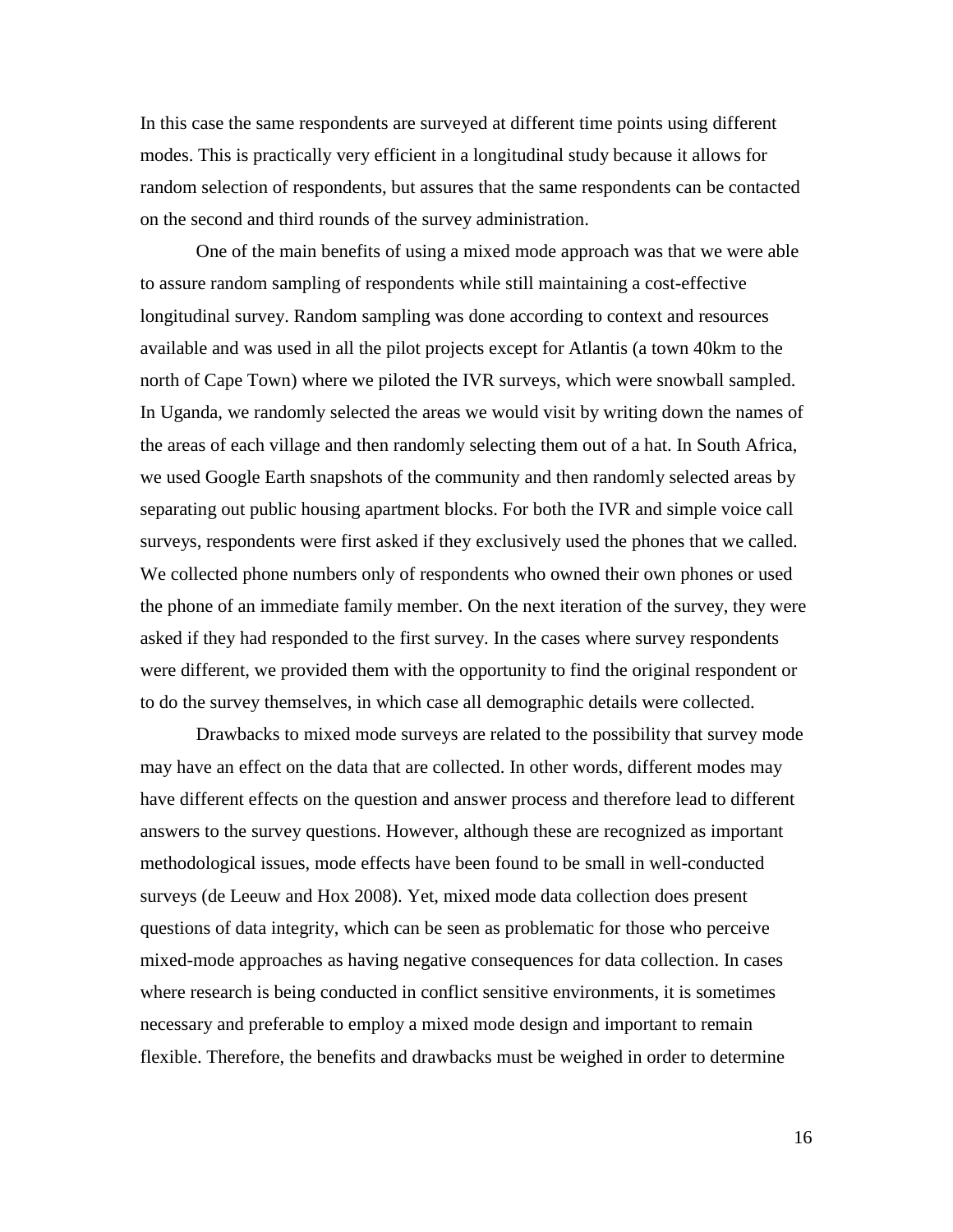whether or not 'good enough' methods are preferable to not being able to conduct studies at all.

#### **Bringing populations in: Using focus groups in survey design**

It is widely recognized in the social sciences that using focus groups is appropriate as a pretest for assessing measurement validity in surveys and other types of instruments (Cyr 2015; Wolff et al.1993; Fuller et al. 1993; O'Brien 1993). Focus groups can help guide researchers and give us more context and detail in order to test whether the questions we use in surveys mean what we want them to mean. Researchers in the social sciences concerned with measurement validity often use focus groups as a strategy to inform questionnaire design, from the formulation of whole question categories to the finetuning of wording on particular questions (Wolff et al.1993, p. 120; Morgan 1996: 134). In order to avoid systematic biases and the data distortions surveys can produce, researchers use focus groups to confirm that the questions indeed measure what they seek to measure. They also can use focus groups to help to interpret results or to assess reactions to the surveys among respondents or simply to triangulate results (Wolff et al.1993: 120; Cyr 2015: 11). Cyr (2015) gives examples of some of the more recent research conducted in this way in top political science and sociology journals. She finds that out of the twelve articles that used this approach, five used focus groups as a pretest to test the validity of their survey instruments. These studies used focus groups to help code dependent variables, to pretest a video used in an experiment and to pretest interview questions, among others (Cyr 2015: 9). Focus groups have also been used before surveys to anticipate survey nonresponse or refusal problems in hard-to-reach populations and to explore ways to minimize these potential sources of sampling bias (Desvousges & Frey, 1989).

In order to include populations in the survey design, this study takes the use of focus groups in survey questionnaire development a step further. It heeds concerns of measurement bias, in particular in light of the many concerns expressed by those apprehensive about inclusion and participation about survey question design and the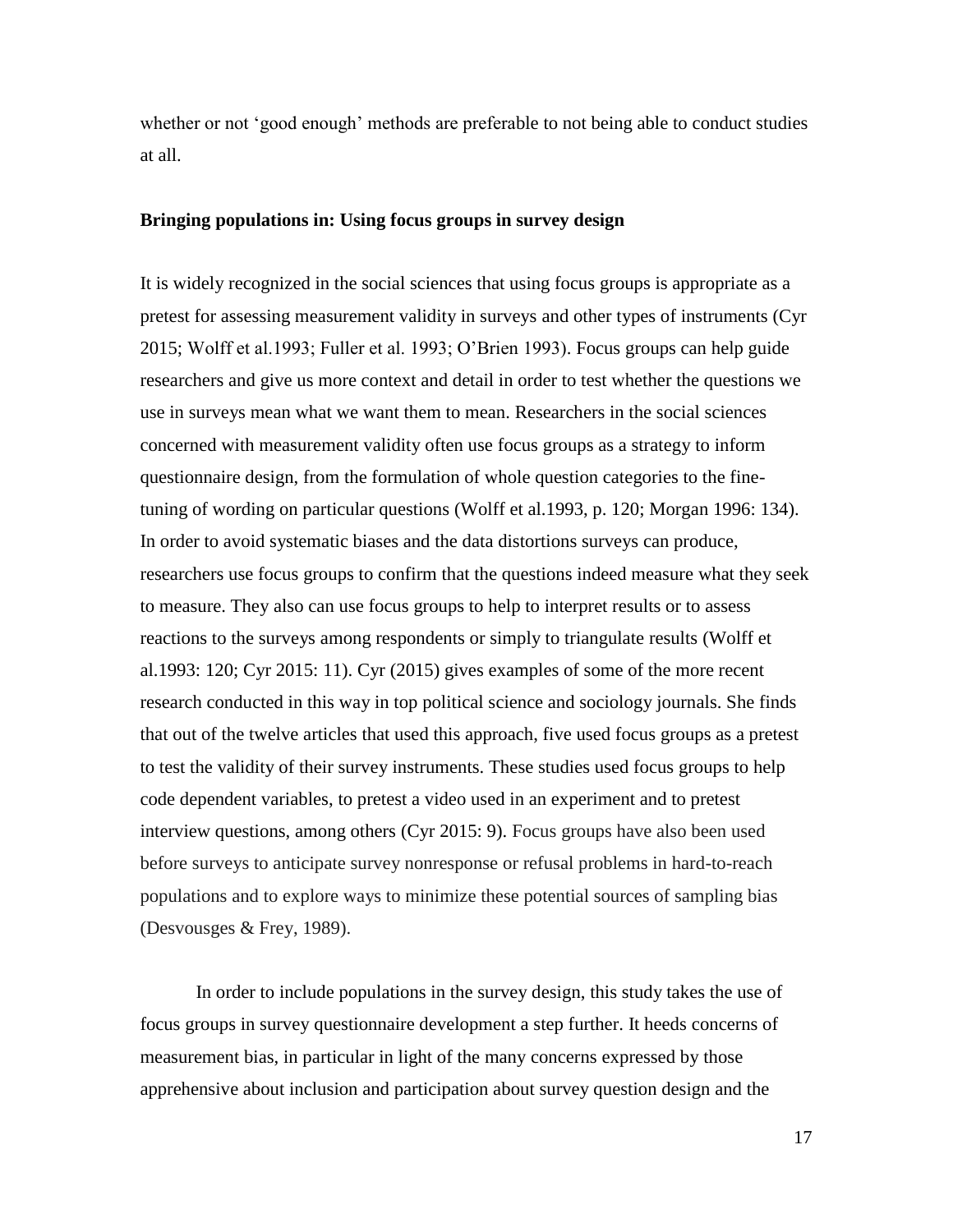imposition of concepts and categories on communities by outsiders (Chambers 2013: 51; Merry  $& Wood 2015$ ). Instead of merely using focus groups to inform the survey generation process, community members themselves actually create and select the indicators which provide the basis of the survey questionnaires. This article is based on an experimental research project called (anonymized here for peer review purposes) in which we sought to elicit indicators of peace, safety and social change from community members, and then test those indicators among the community. The project is run in communities in three sub-Saharan African countries and takes focus groups as its starting point. These, complemented by discussions with local civil society partners, form the basis of our survey questions. We did not work from a set of hypotheses in order to create survey questions for the communities. Instead, we looked to local communities to identify their own indicators of peace, conflict or change. The focus groups played a key role in this; they developed the project's unprompted survey questionnaire according to what local community members felt were the most appropriate indicators of peace in their locality.

In each community we conducted separate focus groups with women, men and youth, and asked general questions about their perceptions of peace and safety. The focus groups were held in local languages and included questions like, 'What factors do you look to in your daily life to determine whether you are more or less peaceful?' and 'How do you recognize peace in your own community and everyday life?' Once the focus group transcripts were transcribed and translated, we intervened to create long lists of indicators from the discussions. We generated these by reading through the transcripts and picking out factors people mentioned they used to determine peace and safety in their surroundings. It was important for us not to give any examples of indicators or to lead the groups into certain directions. Therefore we decided it was best to ask as general questions as possible and then generate the lists of indicators (sometimes up to forty indicators) from these discussions.

Once the lists were developed, we were ready for our Verification Focus Groups (VFG). The purpose of the VFGs was to come up with a final list of approximately 10 indicators that would be included in the community-wide survey. The VFGs also allow for the verification of the indicators gleaned from the focus group transcripts. Participants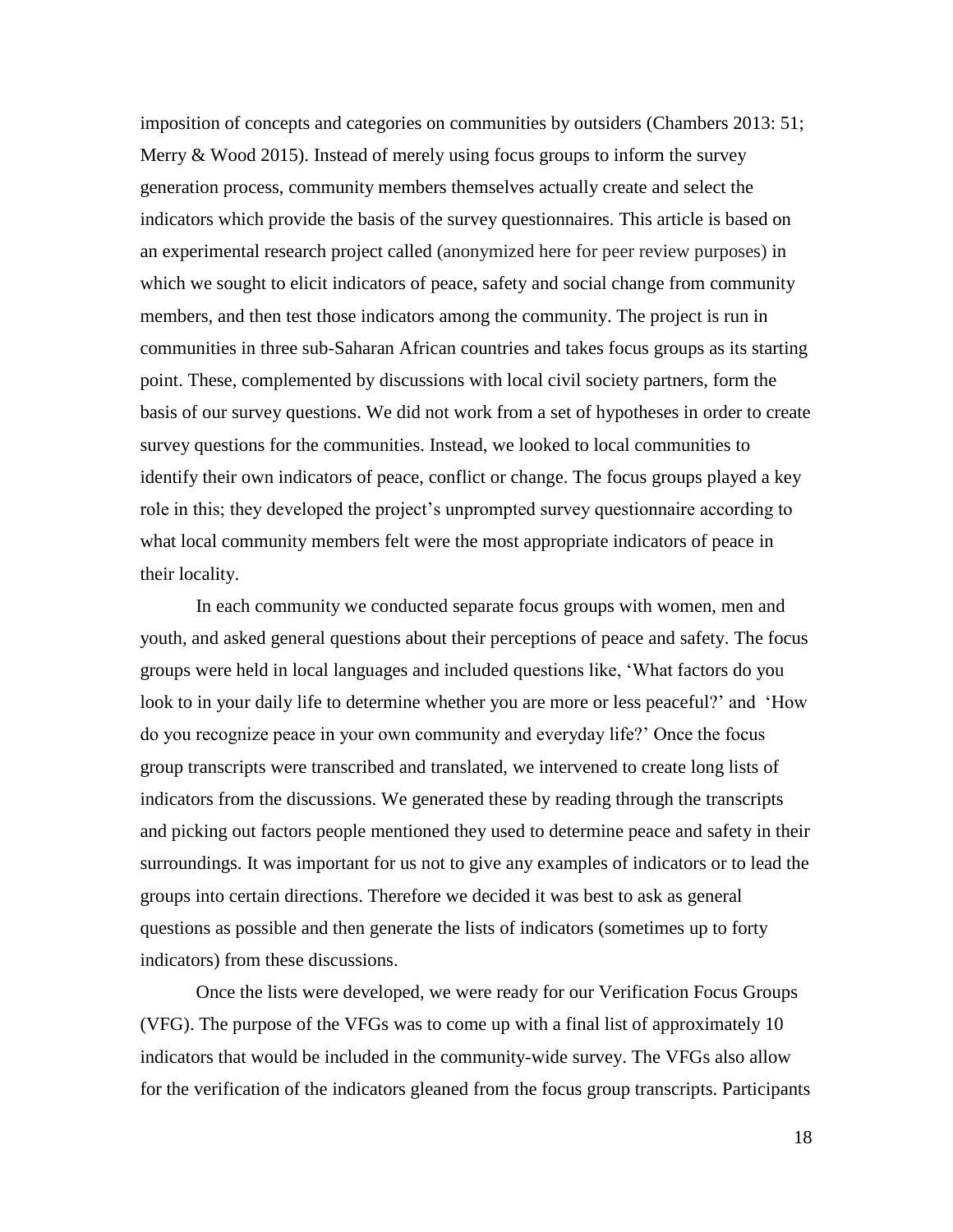often had a much clearer idea of what we were trying to collect once they saw these lists and were able to add more relevant indicators. In addition, some of the original indicators had little or no value and were merely anecdotal. Therefore, the VFGs offered an opportunity to discuss the lists with the groups again and ensure that the final selected indicators were the most representative of a particular community. In the VFGs, five representatives of the original groups met with representatives of the other groups in order to discuss and determine the final lists. This was because it was unfeasible to include all participants in a second focus group due to time constraints and conflicting schedules. During this discussion, the participants were explained the goals and intentions of the project and asked to help create the indicators. We felt comfortable at this juncture giving participants lists since they had been created by their own previous conversations and were not examples or indicators written by us and imposed on them.

Through two group exercises, the participants narrowed down their lists in order to decide which indicators or questions were included in the final survey. First the participants discussed their indicator lists in the smaller groups and decided what their final ten indicators would be. These groups were facilitated and supported by local moderators, especially in areas where there was illiteracy. In these groups, they were asked to rank their indicators on a scale from 1-10. 1 was the indicator they most used to perceive whether there was peace and safety in their community, and 10 was the indicator they least used to perceive their peace and safety. When deciding which indicators to include in their top 10 list, participants were asked to consider the following questions as a group: Which indicators do you use most often in determining whether there is peace in your community? Which indicators will also be recognizable to the other groups?

Once these groups determined their lists, the participants came together and were each given ten stickers or pieces of paper. The community at large was invited to join these groups, which were often held on the weekends or afternoons and evenings so as to maximize potential representation from all sectors of society. All of the areas where the research was conducted suffered from high unemployment so the pool of potential participants was considerable. Participant was voluntary and so it was probably that focus group participation was skewed in favor of those who were particularly interested in local issues – certainly focus group discussions were often passionate. The lists were taped to a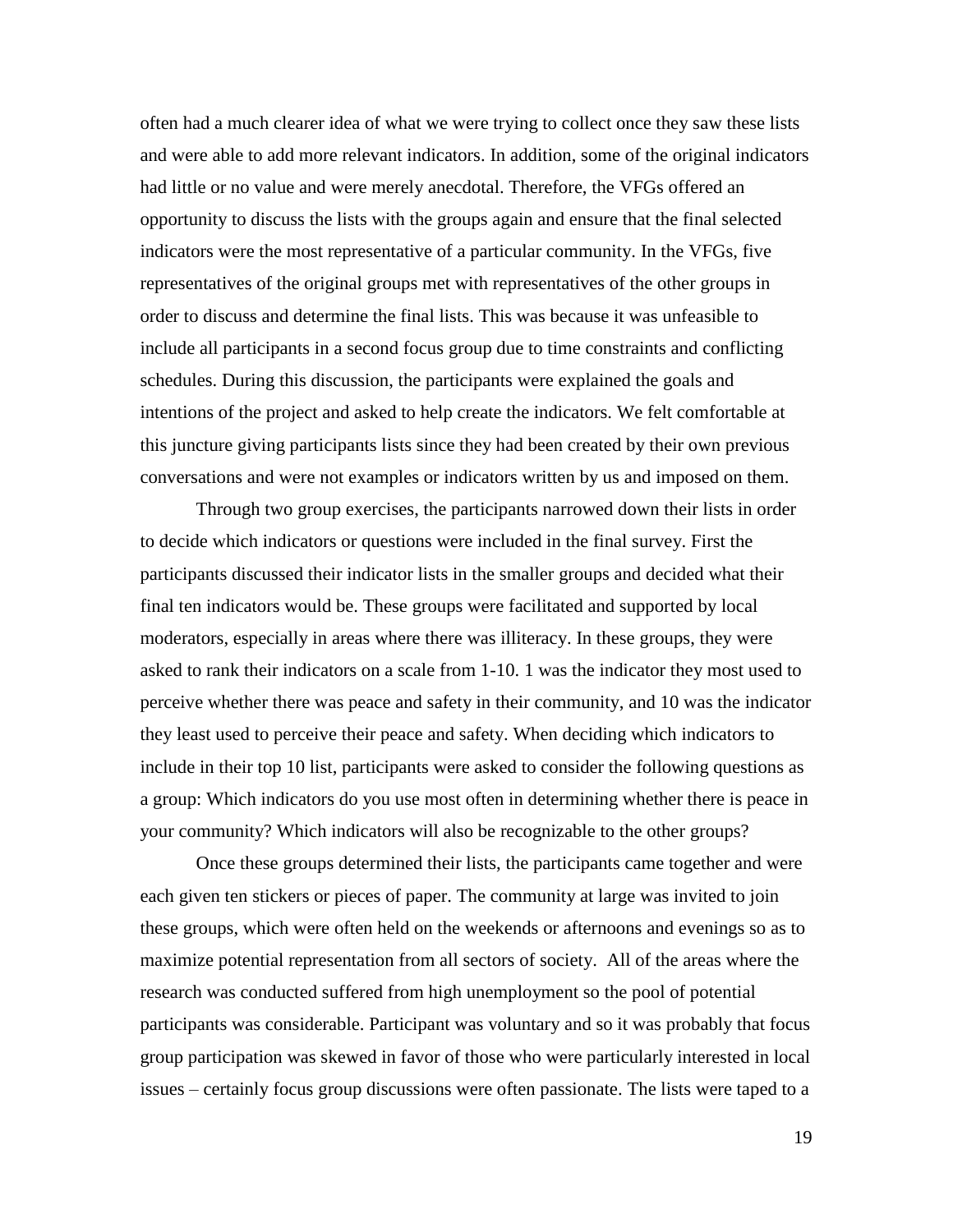wall or a tree in a communal space and participants voted with their stickers or pieces of paper for their favorite indicators. The final list was discussed to finalize the process and was then included in the mobile phone surveys conducted in the communities. The active facilitation by a skilled moderator was key in this second stage of the verification focus group because individuals were sometimes pressured by their groups to choose certain indicators. Therefore, ensuring that people were free to choose whichever indicators they felt most reflected their perceptions was important.

We took a number of steps to maximize the confidence that potential participants would have in the research process. All participation was voluntary and based on informed consent. There was little incentive for participation, other than light refreshment or travel reimbursement. Our local research partner organizations had links in each of the areas where the focus groups were run, and so were able to judge issues of safety. They guided us by identifying if local conditions were unsuitable to hold focus groups. The separation of focus groups into sessions for men, women and youth was meant to facilitate free conversation, but also to minimize the possibility of one group intimidating the other. No personal identification data was taken from focus group participants other than their sex and age. The focus group transcripts did not record the names of participants (instead, using 'participant 1' and 'participant 2'). The focus group facilitators, who were experienced, used a very light touch style of discussion moderation and did not press issues if participants did not want to discuss them. The focus group transcripts reveal that participants were more open and engaged in some contexts than in others, but overall gave quality answers since the sensitivity of our questions was not very high. The focus groups were held in public or semi-public spaces such as under a tree in a village, or in a community hall. There was no way that these spaces could be safeguarded against eavesdropping, for example by non-participating neighbors or state agents.

A primary aim of using focus groups to inform the questionnaire design was to ensure that the indicators of peace, safety and security were locally meaningful and conceptually sound. This, we hoped, would aid us in reaching hard-to-access populations. If potential respondents could see that a survey was tailored to local perceptions, and tapped into vernacular descriptions of peace and security, then they may be encouraged to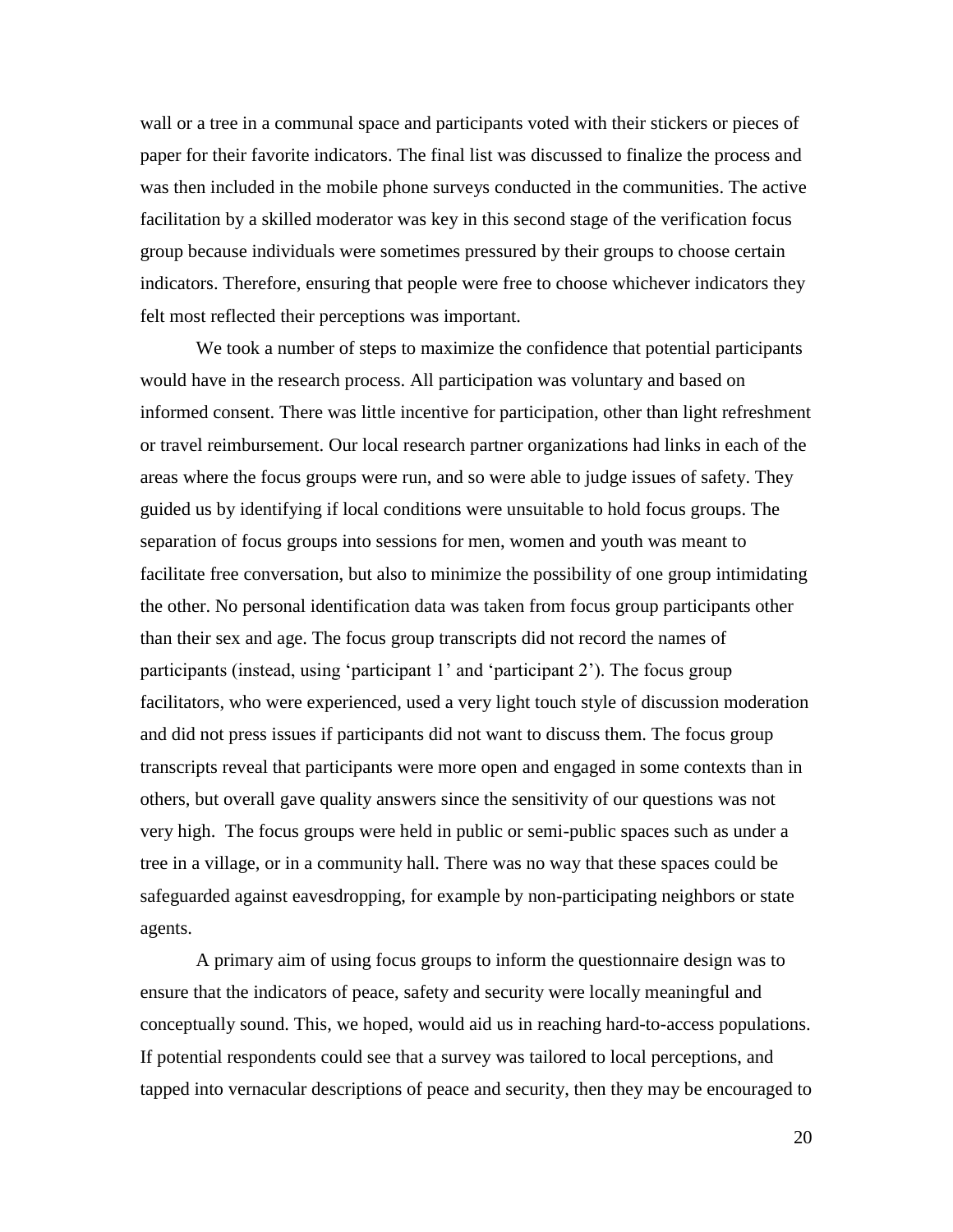see the survey as relevant to their lives, and worth participating in. Certainly our experience in the focus groups was that community members were exercised by conditions in their communities (usually in relation to crime) and anxious that some thing be done about it. It was more difficult to gauge community emotional investment in issues via the mobile phone surveys (where follow-up questions, face-to-face discussions etc. were not possible).

#### **Concluding discussion: Is '***Good Enough***' enough?**

We argue that it is possible to construct and use methodological tools that satisfy the desire for 'authentic', inclusive and bottom-up approaches *and* satisfy some of the methodological strictures favored by the more scientifically rigorous parts of the social sciences. When working in complex and highly sensitive environments, it is difficult if not impossible to maintain the methodological purity some scholars insist upon (Gullette and Rosenberg 2015). No society is a 'laboratory', and conflict-affected societies or those undergoing significant transition often present additional challenges to researchers and the researched (Smyth and Robinson 2001). This complexity is recognized by survey researchers who advocate for survey design to be adjusted according to the needs of the population of interest (Stern et al. 2014: 295).

The debate about whether scientific approaches can be incorporated with indigenous ones has been ongoing for several decades mainly by development practitioners and scholars interested in agricultural indigenous knowledge. Initially, western science was seen to be universal and global, rigorous, objective and dependable, whereas indigenous knowledge was seen to be provincial and limited, subjective, primitive and untrustworthy (Briggs 2005, Mercer et al. 2009, Agrawal 1995). These artificial distinctions were then later criticized by development scholars and calls were made for more integrated frameworks using participatory approaches in which relevant indigenous and scientific knowledge could be used (Agrawal 1995; Briggs 2005; Mercer et al. 2009). Although indigenous and western approaches may use different epistemological and ontological frames, they often overlap and feed off one another. Dichotomizing began to be seen as unhelpful because indigenous and scientific knowledge are not always distinguishable and knowledge is dynamic, fluid and adaptable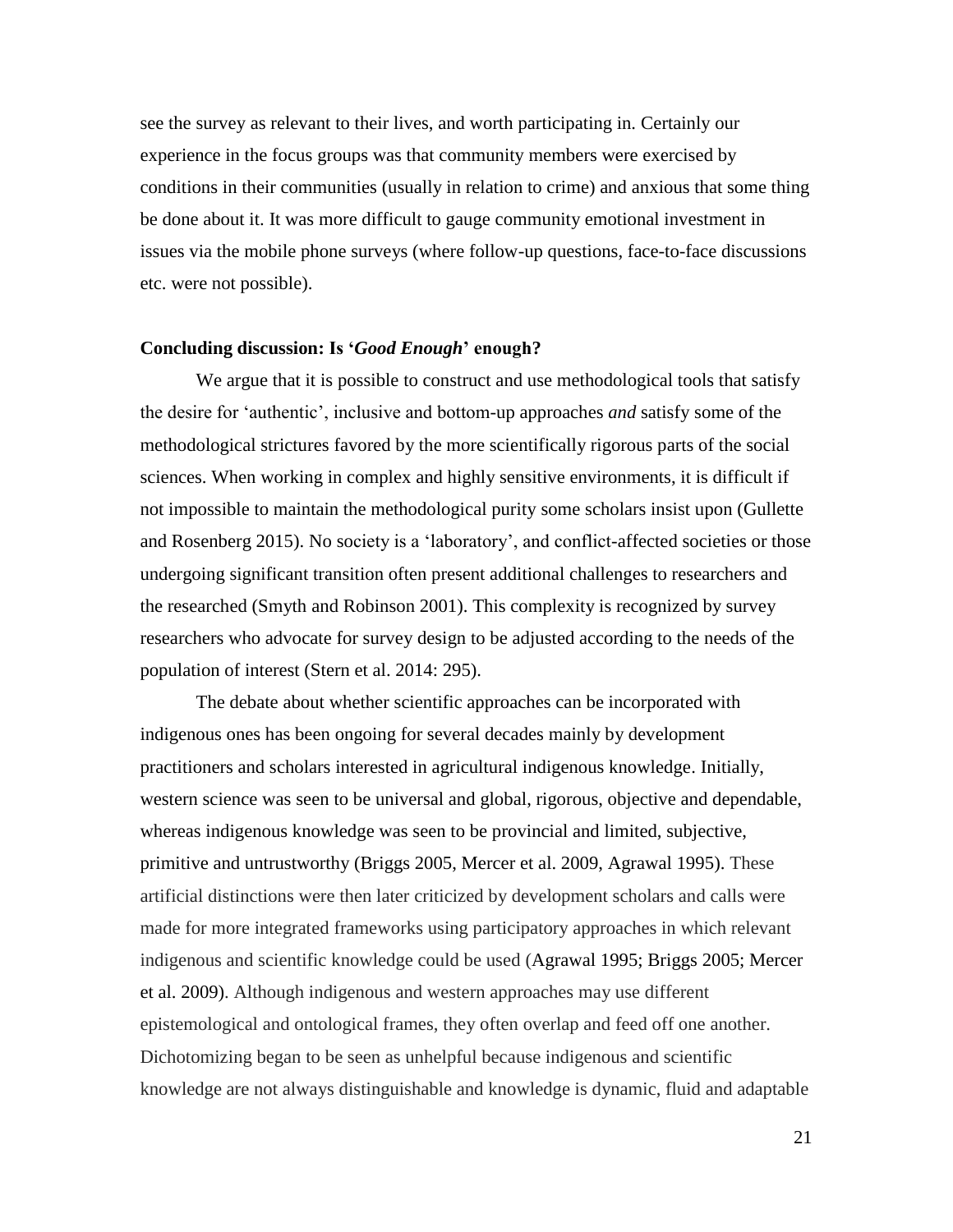(Mercer et al: 218; Agrawal 1995). Indeed, Agrawal (1995) goes as far as calling ridiculous the distinction of forms of knowledge as 'western' and 'indigenous' (Agrawal 1995: 30). He advocates a more integrated approach to distinguish only by discussing multiple domains and types of knowledge rather than creating fixed categories. Briggs (2005) points out that western science is as much a social construction as indigenous knowledge.

However, our challenge was perhaps more straightforward than more abstract and theoretical discussions on indigenous knowledge and scientific strictures. We wanted to know how survey research could be conducted in a methodologically satisfactory way in a conflict-affected environment and still remain true to the bottom-up ambitions of the project? In many ways, our project has been an exercise in attempting to square this circle. Survey purism and scientific rigor pulls the project in one way. The anthropological and sociological ambitions of the project pull it in another. And this is made more difficult by demands from anthropologists and sociologists for reflexivity in research and that we recognize the importance of thinking about what is gained and lost in research decision-making rather than what might be ideal (Luttrell 2000; Miller 2014; Mazurana, Jacobsen and Andrews Gale 2013). Matters are complicated by a series of logistical problems affecting research in societies affected by conflict. The result has been compromise and the use of mixed methods. 'Good enough' methods allow the researcher to be flexible and use the most rigorous methods possible while still being able to conduct research in these kinds of contexts. Mobile phone data collection is especially suited to this kind of research and multi-mode approaches allow for more cost-effective and consistent results. Multi-method approaches also allow researchers to work in conflict affected contexts they might otherwise be unable to access.

In many cases, conflict sensitive research depends on face-to-face encounters that allow the researcher to use emotional intelligence and make professional judgments about risk to the research subject and their ability to exercise informed consent. Mobile phones and other technological interfaces do not always offer a face-to-face dimension that might bring assurance to the research subject. But phones do offer the advantages of privacy and anonymity – very significant factors in conflict-affected settings in which it may be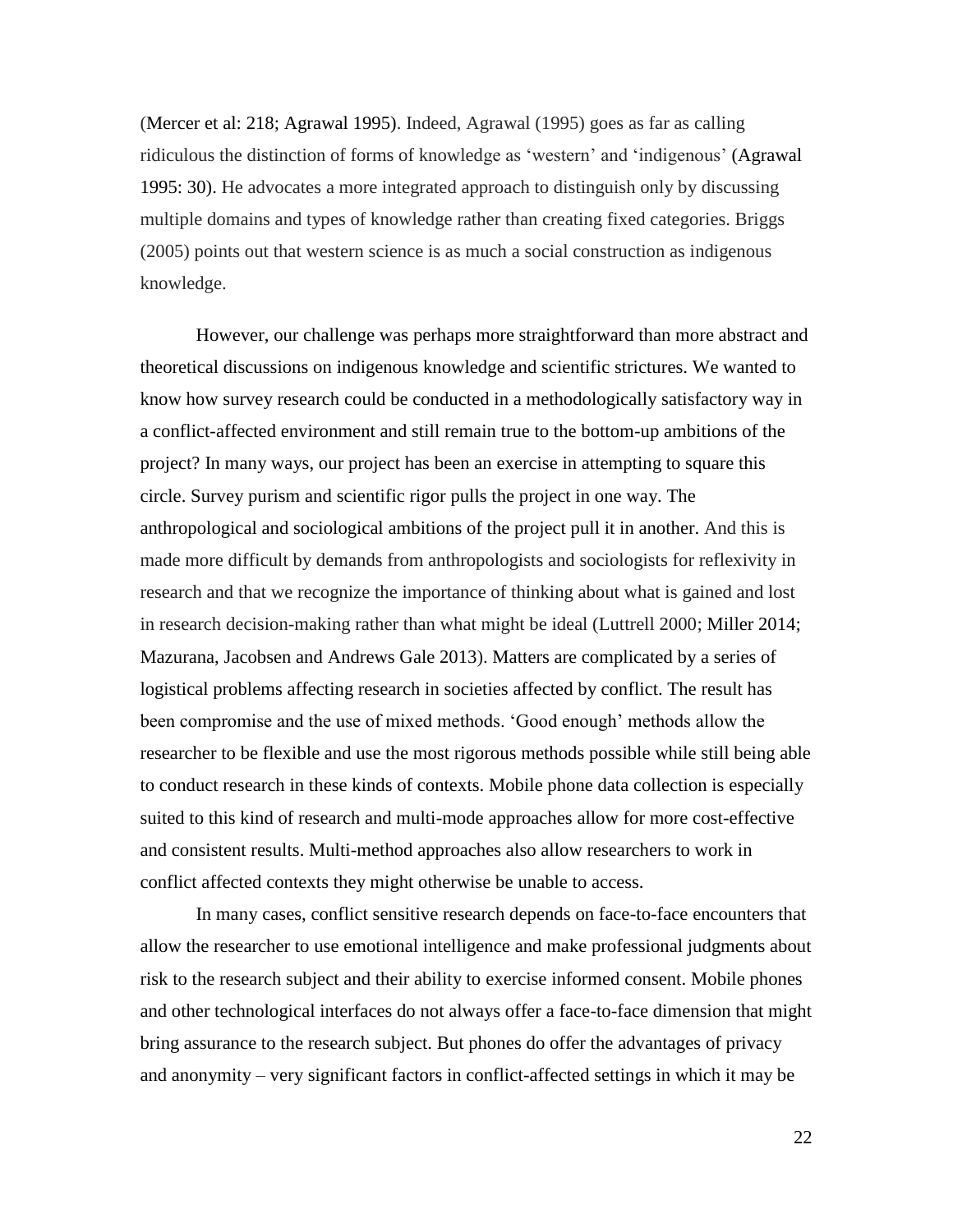necessary to mask one's true opinions from family members, neighbours, community leaders, or state agents.

It is clear that all research involves compromise, especially where human subjects and conflict-affected societies are involved. We argue that the criteria for this decision needs to be carefully calibrated in a way that the views and sensitivities of the researched are not overshadowed by a task orientated wish to collect data. If the balance is between methodological purism and the ethos of including the researched, then we opt for the latter. Of course, surveys necessarily involve the compression and standardization of responses. This usually means compromises in including local and bottom-up voices. Including the researched in the survey design process is one way to ensure that local voices are heard and that the important questions are asked. In this way, the survey methodology can be inclusive of bottom-up voices. Finally, there are limits to the extent to which any epistemology can be civic, plural and inclusive. All research needs originators and designers. Most of it requires funding and organization. This raises issues of power and the location and identity of the principal instigators of that research.

We are not so naive to believe that our research process, however sensitive we seek to make it, has left no footprints. Despite trying to be as non-directive as possible, the very fact that we have asked questions about 'peace', 'conflict' and 'safety' will have directed respondents in particular directions. Research on such areas is necessarily political. Yet there are some indications that our research did pass a major goal set by ourselves: can bottom-up voices be heard and then be used in survey research? At the outset of the research we were curious to see if the indicators formulated by communities would be expressed in the language of INGOs and NGOs, of political leaders, or in a community vernacular. In other words, would the community-identified indicators be a form of mimicry whereby participants 'speak back' using formulaic, often westernoriginated, terminology (Bhabha 1994)? In fact, by giving research participants as much free rein as possible, many did use their own vernacular to describe their situation and formulate indicators. For example, in communities in two countries (many thousands of miles apart) respondents referred to the barking of dogs at night as an indicator of prowlers and thus of insecurity. What was refreshing about this is that the academic and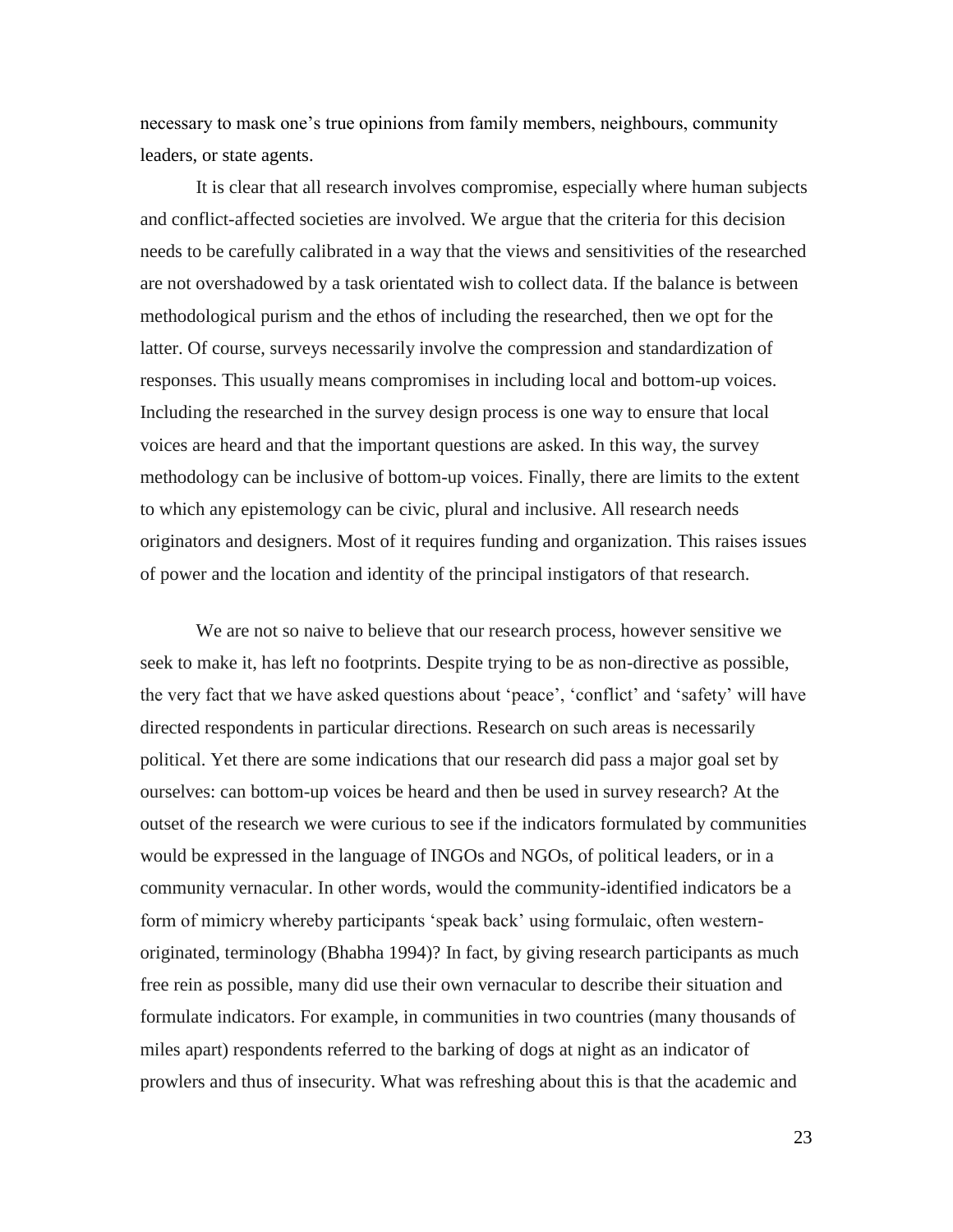policy literature on insecurity in societies coming out of conflict does not – to the best of our knowledge - mention this phenomenon, nor use it as an indicator. This, and similar examples, found their way into community-chosen final lists of indicators that were then used in the mobile phone surveys. It was reassuring to us, as a research team, that we had not imposed our own indicators of peace, and consequently, survey questions on communities.

The debate on the balance between scientific rigor and the conflict sensitivity of research connects directly with the issue of hard-to-reach populations. Strict scientific rigor can, in some cases, create barriers to accessing potential survey respondents. An understandable push to ensure the validity of a research sample may make it difficult for individuals to participate in the research. This might particularly be the case in conflictaffected contexts or in relation to sensitive topics. Our experience recommends the calibration of specific types of survey modes to varying circumstances.

### **References**

Agrawal, A. (1995). Dismantling the divide between indigenous and scientific knowledge. *Development and change*, *26*(3), 413-439.

Benoit, C., M. Jansson, A. Millar R. Phillips (2005). Community-Academic Research on Hard-to-Reach Populations: Benefits and Challenges. *Qualitative Health Research* Vol. 15 No. 2: 263-282.

Bhabha, H. K. (1994). *The Location of Culture*. London: Routledge.

Brewer, J. (2010). *Peace Processes: A sociological approach*. Cambridge: Polity.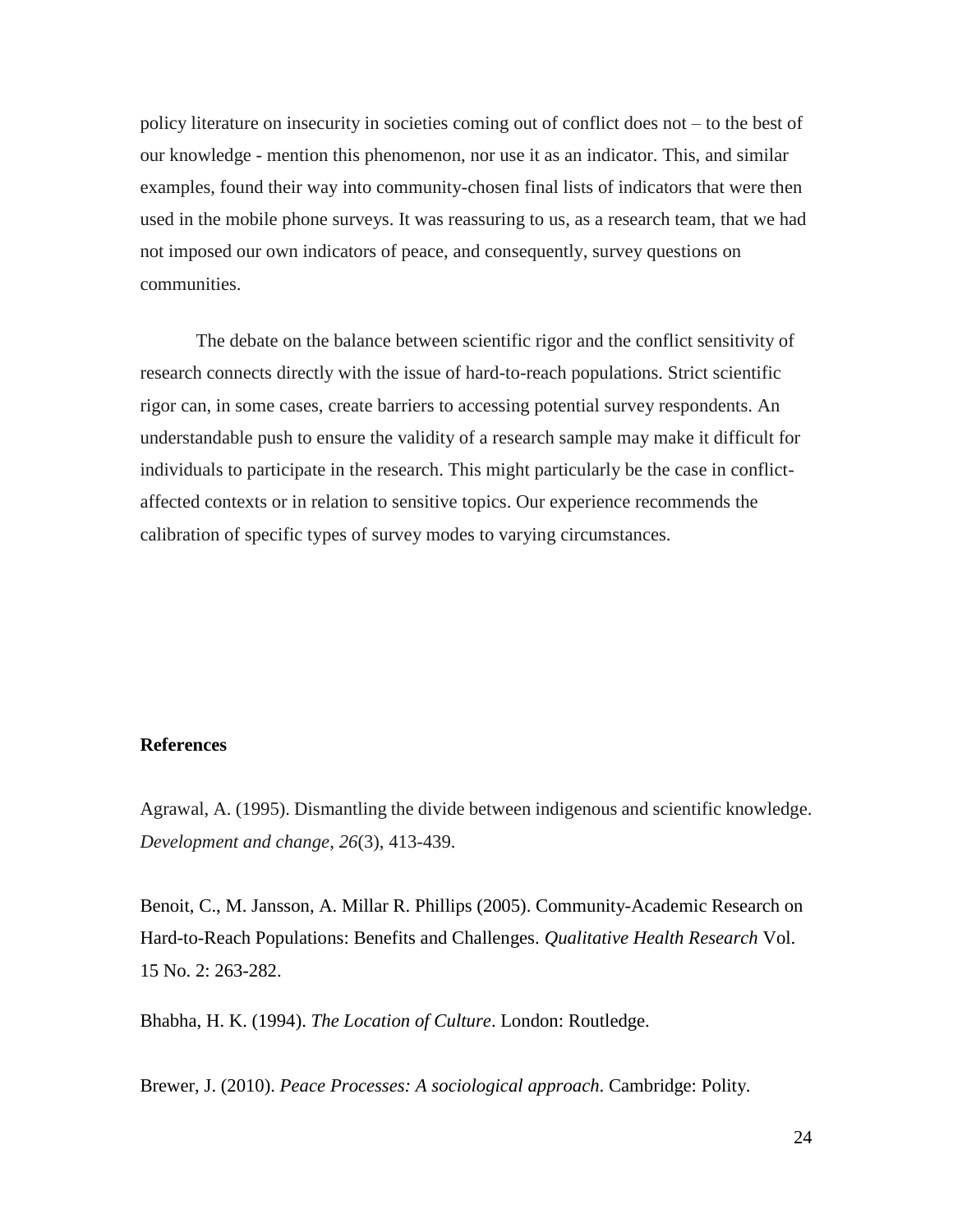Brigg, M. and R. Bleiker. (2010). Autoethnographic International Relations: Exploring self as a source of knowledge. *Review of International Studies*. 36(3): 779-96.

Briggs, J. (2005). The use of indigenous knowledge in development: problems and challenges. *Progress in development studies*, *5*(2), 99-114.

Chabal, P. (2012). *The End of Conceit: Western rationality after postcolonialism*. London: Zed Books.

Chambers, R. (2013). *Rural development: Putting the last first*. London and New York: Routledge.

Cramer, C. (2002). Homo Economicus Goes to War: Methodological individualism, rational choice and the political economy of war. *World Development*. 30(11): 1845-64.

Cyr, J. (2015). The Pitfalls and Promise of Focus Groups as a Data Collection Method. *Sociological Methods & Research*, 0049124115570065.

De Coning, C. and P. Romita. (2009). *Monitoring and Evaluation of Peace Operations*. New York: International Peace Institute. Accessed at: [http://mne.oslo.mil.no:8080/Multinatio/Rapportero/FileObject/file/IPI%20RPT-](http://mne.oslo.mil.no:8080/Multinatio/Rapportero/FileObject/file/IPI%20RPT-M%26E%20OF%20PEACE%20OPS_EPUB.pdf)[M%26E%20OF%20PEACE%20OPS\\_EPUB.pdf.](http://mne.oslo.mil.no:8080/Multinatio/Rapportero/FileObject/file/IPI%20RPT-M%26E%20OF%20PEACE%20OPS_EPUB.pdf)

De Leeuw E. and J. Hox (2008). 'Mixed-mode Surveys: When and Why' in Leeuw E, Hox J and Dillman D, *International Handbook of Survey Methodology*. New York: Psychology Press.

Demombynes G, Gubbins P and Romeo A. (2013 January). *Challenges and Opportunities of Mobile Phone-Based Data Collection: Evidence from South Sudan*.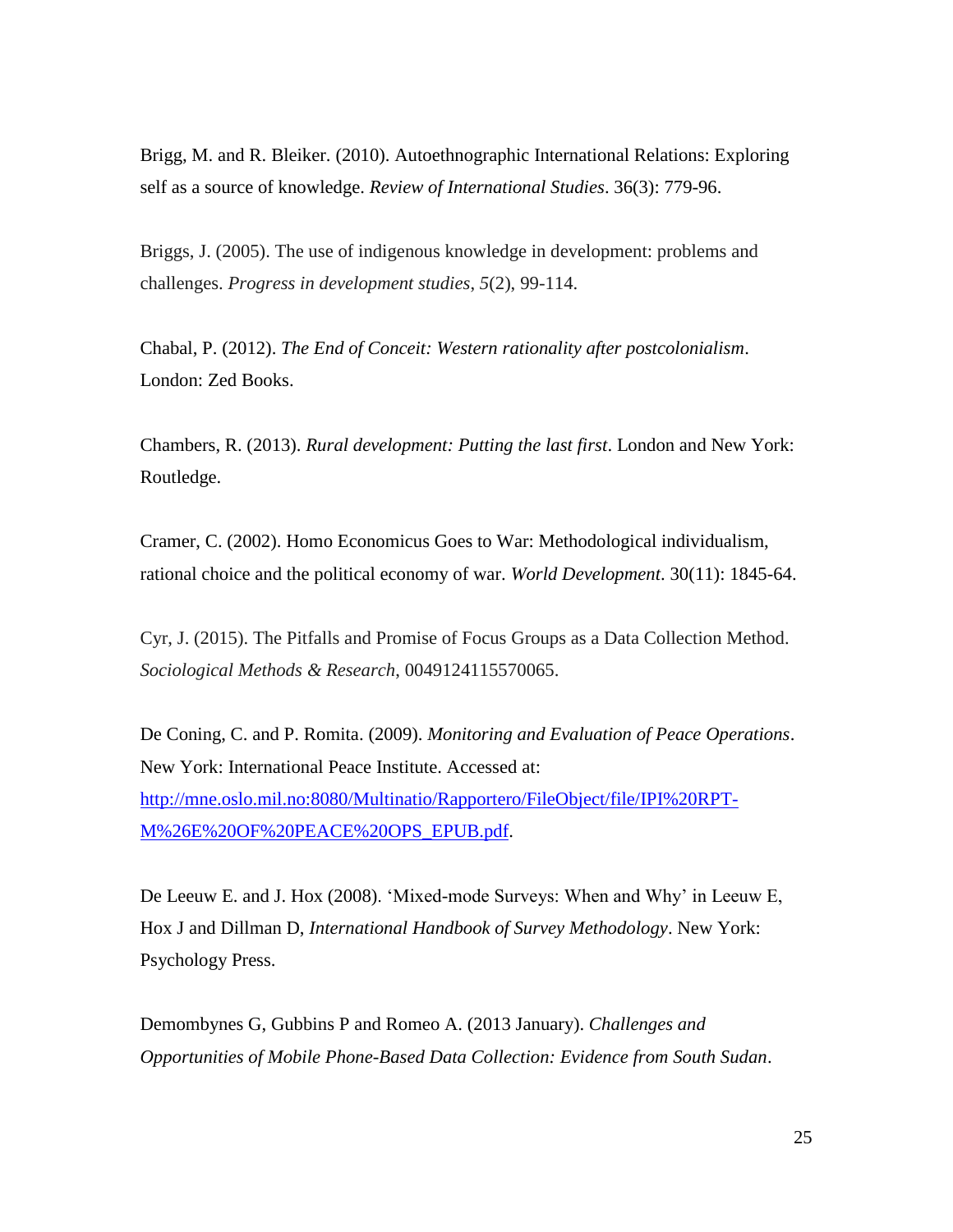Policy Research Working Paper. The World Bank Africa Region Poverty Reduction and Economic Management Unit.

Desvousges, W. H., & Frey, J. H. (1989). Integrating focus groups and surveys: Examples from environmental risk studies. *Journal of official statistics*, *5*(4), 349-363.

Dillman D, Phelps G, Tortora R, Swift K, Kohrell J, Berck J, Messer B. (2009). Response rate and measurement differences in mixed-mode surveys using mail, telephone, interactive voice response (IVR) and the Internet. *Social Science Research* 38: 1-18.

Dillon B. (2012). Using Mobile Phones to Collect Panel Data in Developing Countries. *Journal of International Development* 24: 518-527.

Ellard-Gray, A., N. K. Jeffrey, M. Choubak, and S. E. Crann (2015). Finding the Hidden Participant: Solutions for Recruiting Hidden, Hard-to-Reach, and Vulnerable Populations. *International Journal of Qualitative Methods*: 1–10

Fischer, Martina. (2007). *Participatory Evaluation and Critical Peace Research: A precondition for peacebuilding. Berlin: Berhof Foundation*. Accessed at [http://www.berghof-handbook.net/documents/publications/dialogue7\\_fischer\\_comm.pdf.](http://www.berghof-handbook.net/documents/publications/dialogue7_fischer_comm.pdf)

Fuller, Theodore, John Edwards, Sairudee Vorakithphokatorn, and Santhat Sermsri. (1993). ''Using Focus Groups to Adapt Survey Instruments to New Populations.'' in Morgan, D. L. (1993). *Successful focus groups: Advancing the state of the art* (Vol. 156). Newbury Park, CA: Sage: 89-104

Gile, K. J. and M. S. Handcock (2010). Respondent-driven sampling: An assessment of current methodology. *Sociological Methodology* 40(1): 285-327.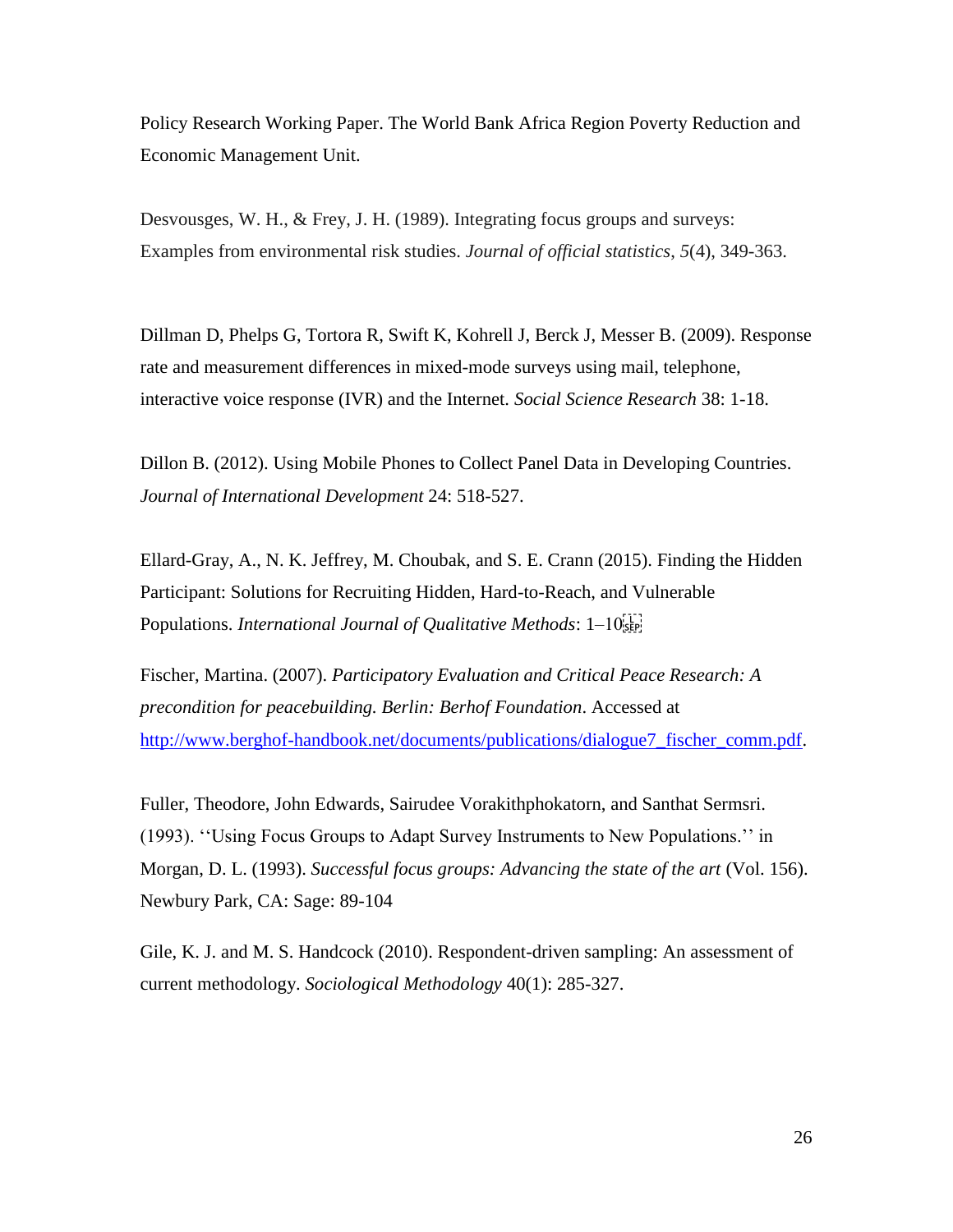Gullette, D. and D. Rosenberg (2015). 'Not just another box to tick: Conflict-sensitive methods and the role of research in development planning'. *Development Policy Review* 33(6): 703-723.

Heckathorn, Douglas D. (2011). Comment: Snowball versus respondent driven sampling. *Sociological Methodology* 41(1): 355-66.

Herring, Eric. (2008). Critical Terrorism Studies: An Activist Scholar Perspective. *Critical Studies on Terrorism* (2): 197-211.

Huan, X, Chun Hao, Hongjing Yan, Wenhui Guan, Xiaoqin Xu, Haitao Yang, Na Wang, Min Zhang, Weimin Tang,  $\frac{1}{25}$  Jing Gu and Joseph T. F. Lau (2015). High Prevalence of HIV and Syphilis Among Men Who Have Sex With Men Recruited by Respondent-Driven Sampling in a City in Eastern China. *Asia-Pacific Journal of Public Health 2015*, Vol. 27(2): NP855-65.

International Telecommunication Union. (2013). ICT Facts and Figures: The World in 2013.

King, Gary, Robert O. Keohane, and Sidney Verba (KKV). (1994). *Designing Social Inquiry: Scientific Inference in Qualitative Research. Princeton: Princeton University* Press.

Kogan, Steven M., Cyprian Wejnert, Yi-fu Chen, Gene H. Brody, stegand LaTrina M. Slater (2011) Respondent-Driven Sampling With Hard- to-Reach Emerging Adults: An Introduction and Case Study With Rural African Americans. *Journal of Adolescent Research* 26(1) 30–60

Li Y, Wang W, van Velthoven M, Chen L, Car J, Rudan I, Zhang Y, Wu, Q, Du X, Scherpbier R. (2013). Text Messaging Data Collection for Monitoring an Infant Feeding Intervention Program in Rural China: Feasibility Study. *Journal of Medical Internet Research,* 15(12).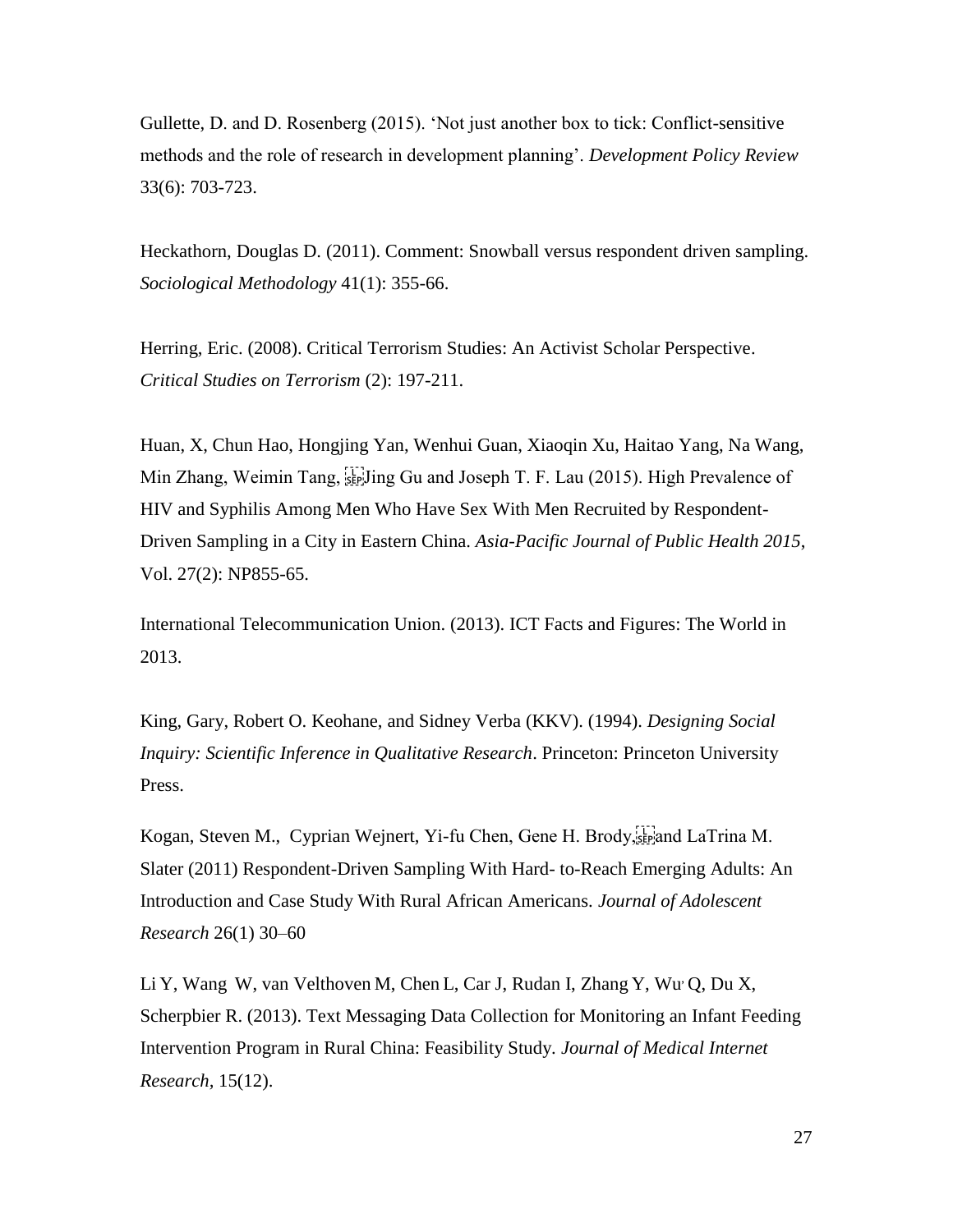Lie, Jon Harald Sande. (2013). Challenging Anthropology: Anthropological reflections on the ethnographic turn in international relations. *Millennium*. 41(2): 201-220.

Luttrell, W. (2000). " Good enough" methods for ethnographic research. *Harvard Educational Review*, *70*(4), 499-523.

Mahoney, James. (2010). After KKV: The New Methodology of Qualitative Research. *World Politics*, Volume 62:1.

Marpsat, Maryse and Nicolas Razafindratsima. (2010) Survey methods for hard-to-reach populations: introduction to the special issue. *Methodological Innovations Online*, 5(2): 3-16.

Mazurana, D., K. Jacobsen and L. Andrews Gale eds., (2013) *Research Methods in Conflict Settings: A view from below*. Cambridge: Cambridge University Press.

Mercer, J., Kelman, I., Suchet-Pearson, S., & Lloyd, K. (2009). Integrating indigenous and scientific knowledge bases for disaster risk reduction in Papua New Guinea. *Geografiska Annaler: Series B, Human Geography*, *91*(2), 157-183.

Merry, S. E., & Wood, S. (2015). Quantification and the Paradox of Measurement. *Current Anthropology*, *56*(2), 205-229.

Mertens, Donna M. (2007). Transformative Paradigm: Mixed Methods and Social Justice. *Journal of Mixed Methods Research*. Volume 1:3.

Miller, Gearoid (2014) *An ethnographic approach to pecebuilding: Understanding local experiences in transitional states*. London: Routledge.

Monahan, Torin and Jill A. Fisher (2015). Strategies for Obtaining Access to Secretive or Guarded Organizations. *Journal of Contemporary Ethnography* 2015, Vol. 44(6) 709–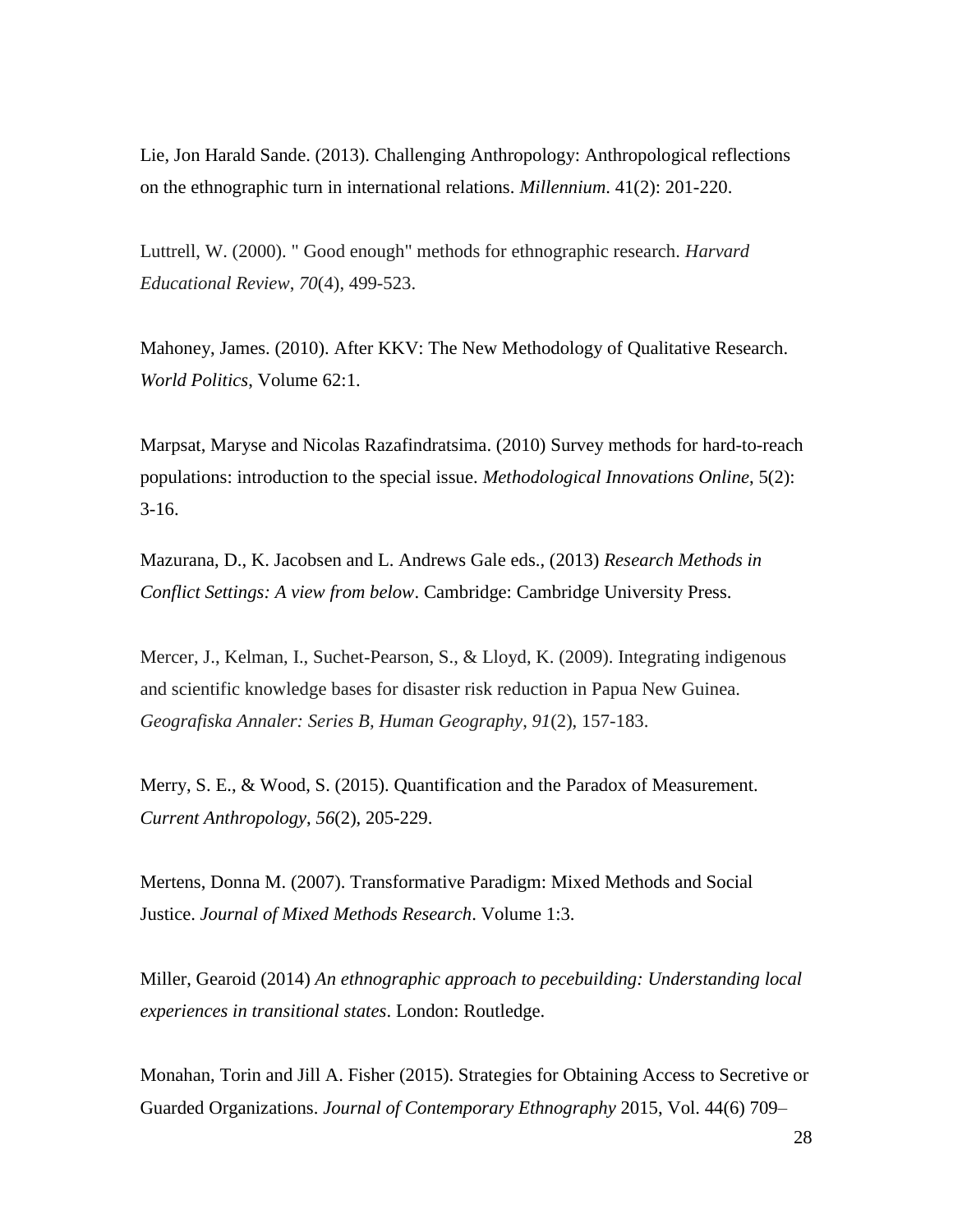736.

Morgan, D. L. (1996). Focus groups. *Annual review of sociology*, 129-152.

O'Brien, Kerth. 1993. ''Improving Survey Questionnaires through Focus Groups.'' in Morgan, D. L. (1993). *Successful focus groups: Advancing the state of the art* (Vol. 156). Newbury Park, CA: Sage Publications: 105-17

Pew Research Center. (2014 February 13). Emerging Nations Embrace Internet Mobile Technology: Cell phones nearly ubiquitous in many countries. Pew Research Global Attitudes Project.

Pew Research Center. (15 April 2015). Cell Phones in Africa: Communications lifeline. Pew Research Centre: Global Attitudes and Trends. Accessed at [http://www.pewglobal.org/2015/04/15/cell-phones-in-africa-communication-lifeline/.](http://www.pewglobal.org/2015/04/15/cell-phones-in-africa-communication-lifeline/) Last Accessed 27 April 2016.

Pugh, Michael, Neil Cooper and Mandy Turner. (2011). Introduction in Pugh, Cooper and Turner eds., *Whose Peace? Critical perspectives on the political economy of peacebuilding*. Basingstoke: Palgrave, 1-11.

Raento, M., A. Oulasvirte and N. Eagle (2009). Smartphones: An emerging tool for social scientists. *Sociological Methods and Research*, 37, 3: 426-54.

Richmond, Oliver P. (2008). *Peace in International Relations*. London: Routledge.

Richmond, Oliver, P. (2009). The Romanticization of the Local: Welfare, culture and peacebuilding. *The International Spectator*. 44(1): 149-69.

Robins, S. (2010). A participatory approach to ethnographic research with victims of gross human rights violations: Studying families of the disappeared in post-conflict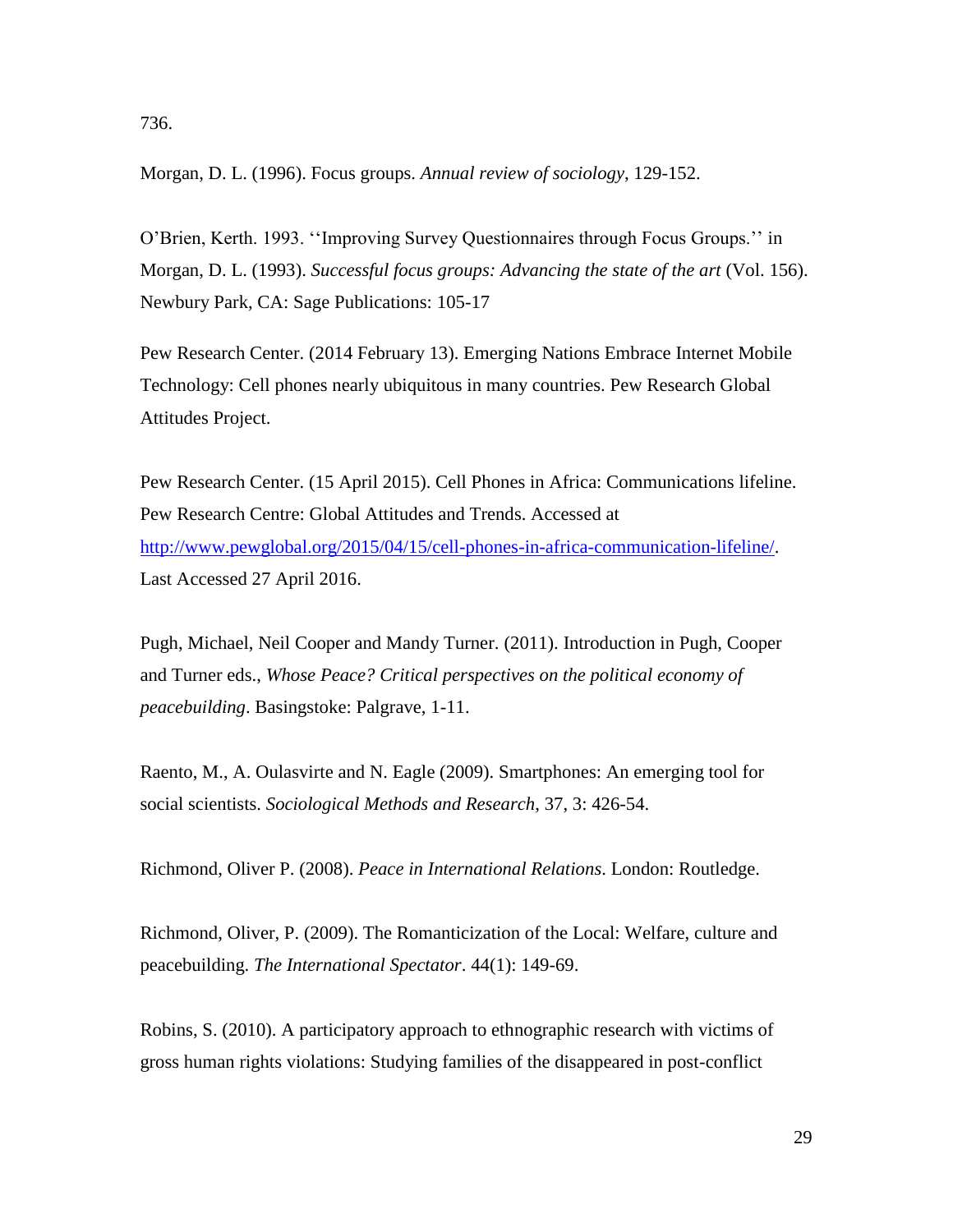Nepal. *Participatory research methodologies: development and post-disaster/conflict reconstruction. Ashgate: London, UK*.

Sabaratnam, Meera. (2013). Avatars of Eurocentrism in the critique of the liberal peace. *Security Dialogue*. 44(3): 259-278.

Smyth, Marie and Gillian Robinson eds. (2001). *Researching Violently Divided Societies: Ethical and methodological issues*. Tokyo: United National University Press.

Spivak, G.S. (1988) Can the Subaltern Speak? . In C. Nelson and L. Grossberg eds., *Marxism and the Interpretation of Culture*. Basingstoke: Macmillan, 271-313.

Steiger D.M and Conroy B. (2008). 'IVR: Interactive Voice Response' in de Leeuw E, Hox J and Dillman D, *International Handbook of Survey Methodology*. New York: Psychology Press.

Stern, M. J., Bilgen, I., & Dillman, D. A. (2014). The state of survey methodology challenges, dilemmas, and new frontiers in the era of the tailored design. *Field Methods*, *26*(3), 284-301.

Sugie, Naomi F. (2016). Utilizing smartphones to study disadvantaged and hard-to-reach groups. *Sociological Methods and Research*, Online first, pp. 1-34.

Steeh, C., Buskirk, T. D., & Callegaro, M. (2007). Using text messages in US mobile phone surveys. *Field Methods*, *19*(1), 59-75.

Sylvester, Christine (Ed.). (2010). *Experiencing War*. London: Routledge.

Tomlinson M, Solomon W, Singh Y, Doherty T, Chopra M, Ijumba P, Tsai A and Jackson D. 2009. The use of mobile phones as a data collection tool: A report from a household survey in South Africa. *BMC Medical Informatics and Decision Making*, 9:51.